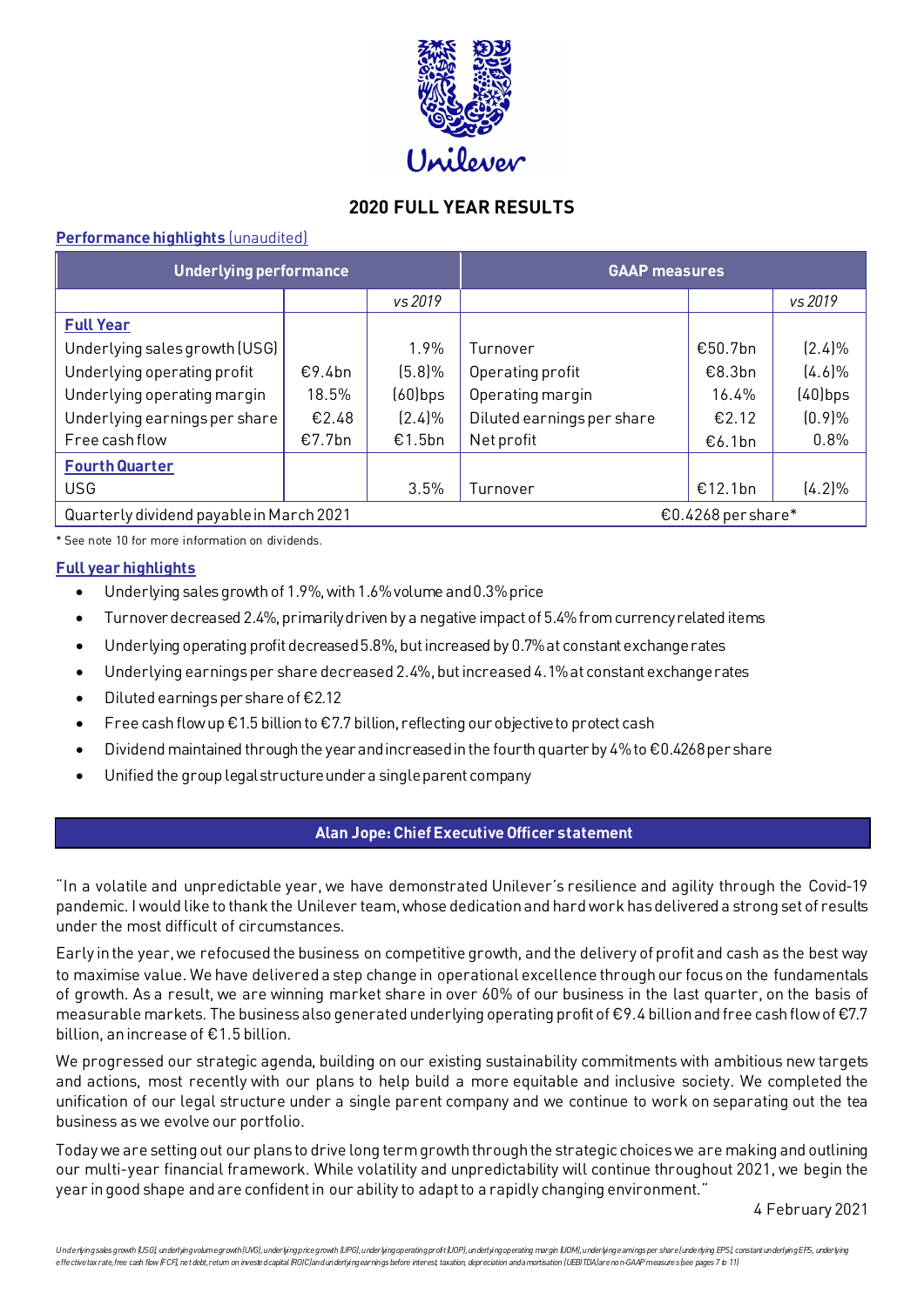## **FUTURE STRATEGY AND MULTI-YEAR FINANCIAL FRAMEWORK**

As one of the world's largest consumer goods businesses, Unilever serves consumers through our purposeful brands. Our vision is to be the global leader in sustainable business. We will demonstrate how our purpose-led future fit business model drives superior performance, consistently delivering financial results in the top third of our industry.

## **Our differentiating strengths**

Unilever'ssuccess over the last 130 yearsand its future success are shaped by the strengths that give us competitive advantage. We have a powerful portfolio of leading category and brand positions, with 2.5 billion people using our products every day. We have a strong presence in the markets that will drive global growth in the years ahead and our global leadership in sustainability and commitment to sustainable business is widely recognised.

## **Our strategic choices**

We have made five strategic choices that we believe will support our future growth and help us realise the potential of the business.

- 1. *Develop our portfolio into high growth spaces*, positioning Unilever in the categories that will drive future growth. This will be our guiding strategy behind the choices we make for organic investment and for our acquisitions and disposals.
- 2. *Win with our brands as a force for good, powered by purpose and innovation.*Purpose-led brands have been at the heart of Unilever throughout our history and purpose continues to dominate our thinking and our portfolio today as it becomes even more relevant to consumers. We will underpin our focus on purpose with differentiated science and technology that ensures our brands and products have superior quality and efficacy.
- 3. *Accelerate in the USA, India and China and leverage our emerging markets strength.* Unilever has strong brand and category leadership positions in the USA, India and China, with around 35% of our turnover coming from those three countries alone, and we believe we can bring sharper focus in those geographies and build even stronger positions. There is also significant opportunity beyond these markets and we will continue to build on our strong operating businesses in the world's fastest growing economies.
- 4. *Lead in the channels of the future.* Position our business for success in the channels of the future, focusing particularly on e-commerce and digitising the distributed trade, underpinned by advanced shopper insight as the consumer and customer landscape continues to evolve.
- 5. *Build a purpose-led, future-fit organisation and growth culture.* Driving growth through capacity, capability and culture, while continuing to generate fuel for growth.

## **Multi-year financial framework**

We will deliver long term value creation by continuing to evolve our portfolio and driving earnings growth, a strong cash flow and a growing dividend.

- Underlying sales growth ahead of our markets, delivering USGin the range of 3% to 5%
- Profit growth ahead of sales growth, on a comparable basis
- Sustained strong cash flow over the long term
- Savings of €2 billion per annum from our well-established 'Fuel for Growth'savings programmes
- Restructuring investment of around €1 billion for 2021 and 2022; lower thereafter
- ROIC in the mid-to-high teens
- Net Debt to Underlying EBITDA at around 2x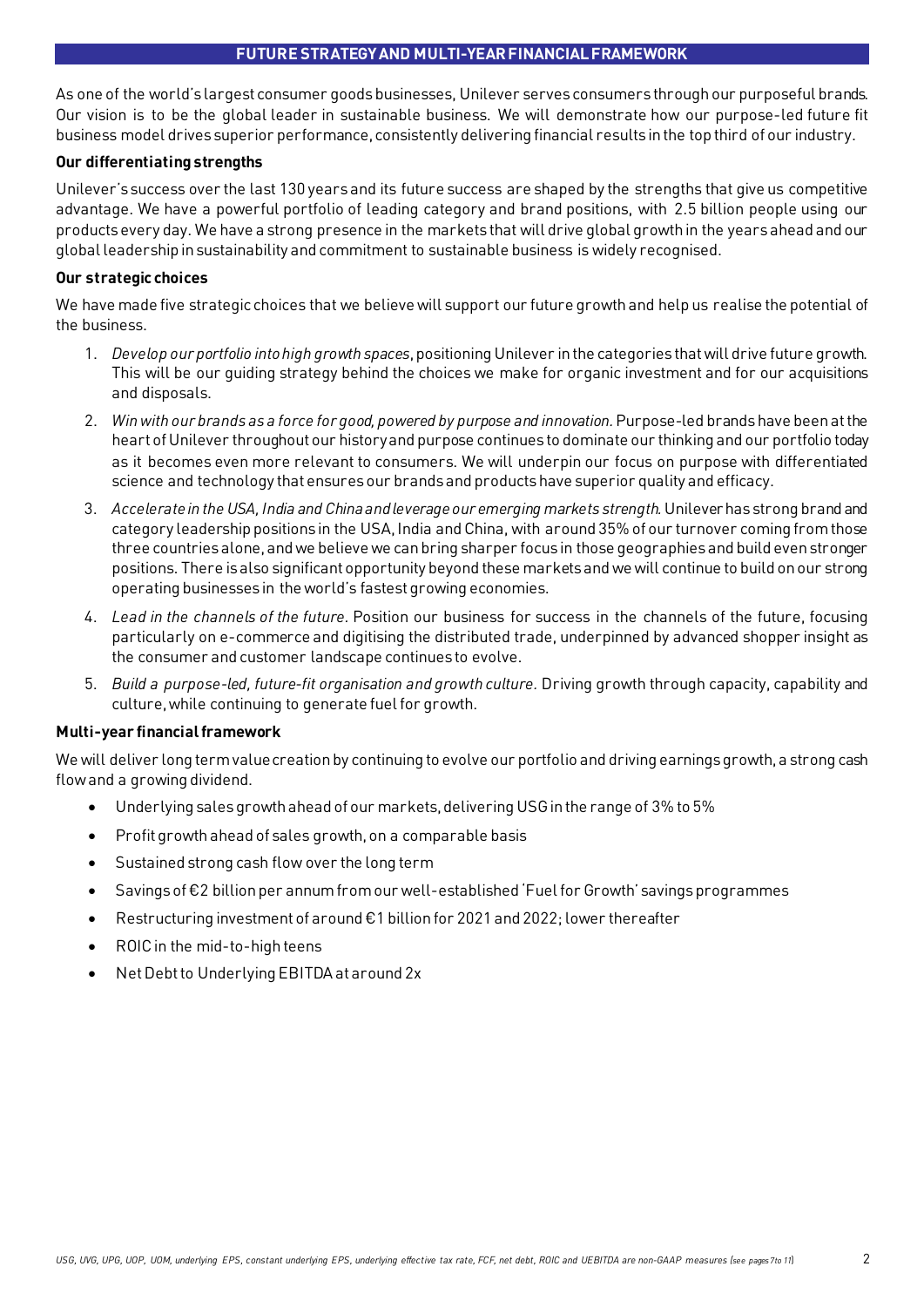## **FULL YEAR OPERATIONAL REVIEW: DIVISIONS**

|                        | Fourth Quarter 2020 |            |            |            |          |               | Full Year 2020 |            |                                                |
|------------------------|---------------------|------------|------------|------------|----------|---------------|----------------|------------|------------------------------------------------|
| (unaudited)            | Turnover            | <b>USG</b> | <b>UVG</b> | <b>UPG</b> | Turnover | <b>USG</b>    | <b>UVG</b>     | <b>UPG</b> | Change in<br>underlying<br>operating<br>margin |
|                        | €bn                 | $\%$       | $\%$       | $\%$       | €bn      | $\frac{1}{2}$ | $\%$           | %          |                                                |
|                        |                     |            |            |            |          |               |                |            | bps                                            |
| Unilever               | 12.1                | 3.5        | 3.3        | 0.2        | 50.7     | 1.9           | 1.6            | 0.3        | (60)                                           |
| Beauty & Personal Care | 5.2                 | 1.5        | 1.2        | 0.3        | 21.1     | 1.2           | 1.2            |            | (100)                                          |
| Home Care              | 2.5                 | 4.7        | 6.2        | (1.4)      | 10.5     | 4.5           | 5.1            | [0.6]      | (30)                                           |
| Foods & Refreshment    | 4.4                 | 5.4        | 4.3        | 1.0        | 19.1     | 1.3           | 0.1            | 1.1        | (50)                                           |

**Our markets:** The operating environment in our markets has been volatile since the Covid-19 pandemic began in early 2020. In the fourth quarter, we continued to see changes in consumer behaviour and channel dynamics. Strict lockdowns in China and India led to market declines in the first and second quarters respectively, with both markets subsequently returning to growth during the year. China has normalised in many categories, while economic activity in India picked up particularly in the final quarter. In North America and Europe, elevated demand for food consumed at home has continued to drive market growth, whilst consumer usage of most beauty and personal care categories remains subdued. In Latin America markets were broadly flat for the year and several South East Asian markets contracted.

**Unilever overall performance:** We focused on driving competitive growth through execution against our five growth fundamentals, responding with agility to changing dynamics driven by the pandemic, and delivered a step up in competitive performance.

For the full year we grew underlying sales by 1.9%, with volumes growing 1.6% and 0.3% from price. In the fourth quarter underlying salesgrowth was 3.5%, with volumes of 3.3% and 0.2% from price. Growth was driven by hand and home hygiene products, laundry and in-home food and refreshments. Food solutionsand out of home ice cream sales declined, impacted by channel closures. As people stayed at home and had fewer opportunities to socialise, they spent less time on personal grooming which impacted sales in much of the Beauty and Personal Care business, except for hygiene productswhere demand was high. Category demand patterns varied throughout the year and by market, driven by the differing status of lock-down restrictions. E-commerce grew by 61%, as we captured demand in online channels, and is now 9% of Unilever.

Emerging markets grew 1.2% as China and India returned to growth, after strict lock-downs in the first half of the year. China returned to growth in the second quarter as restrictions were eased, delivering high single digit growth in the second half. Latin America grew mid-single digit and Indonesia grew slightly, though declined in the final quarter. Developed markets grew 2.9%, led by strength in North American in-home foods. Europe declined for the full year, but grewin the final quarter.

Turnover decreased 2.4%, including a positive impact of 1.2% from acquisitions net of disposals and a negative impact of 5.4% from currency movements.

Underlying operating profit was €9.4 billion, a decrease of 5.8% including a negative impact from currency of 6.5%. Underlying operating margin decreased by 60bps. Gross margin reduced by 50bps, including a negative impact of 90bpsfrom additional costs needed to adapt and run our supply chain and adverse mix from Covid-19. While brand and marketing investment was conserved in the first half during the early lock-down periods, we invested strongly behind our brands in the second half and, for the full year, brand and marketing investment was up €160 millionat constant exchange rates. Overheads increased by 10bps, reflecting adverse currency mix and turnover growth.

We delivered free cash flow of €7.7 billion, an increase of €1.5 billion driven by favourable working capital movement, as we increased focus on receivables and re-phased capital expenditure in light ofCovid-19.

# **Beauty& Personal Care**

Beauty & Personal Care underlying sales grew 1.2% driven by volume, withflat price. Skin cleansing saw mid-teens volume-led growthfor the year, driven by the important role of hand hygiene in combatting the spread of Covid-19. Our **Lifebuoy**hygiene brand grew by over 50%, launching 'H is for Handwashing' an educational campaign to teach children the importance of handwashing with soap. Lock-downs and restricted living in our markets led to lower demand for skin care, deodorants and hair care, which each saw volume and price declines, most significantly in the second quarter. Skin care declined high-single digit and deodorants declined mid-single digit. In hair care, growth in wash and care partially offset a decline in styling products, leading to a low-single digit decline overall. Oral care grew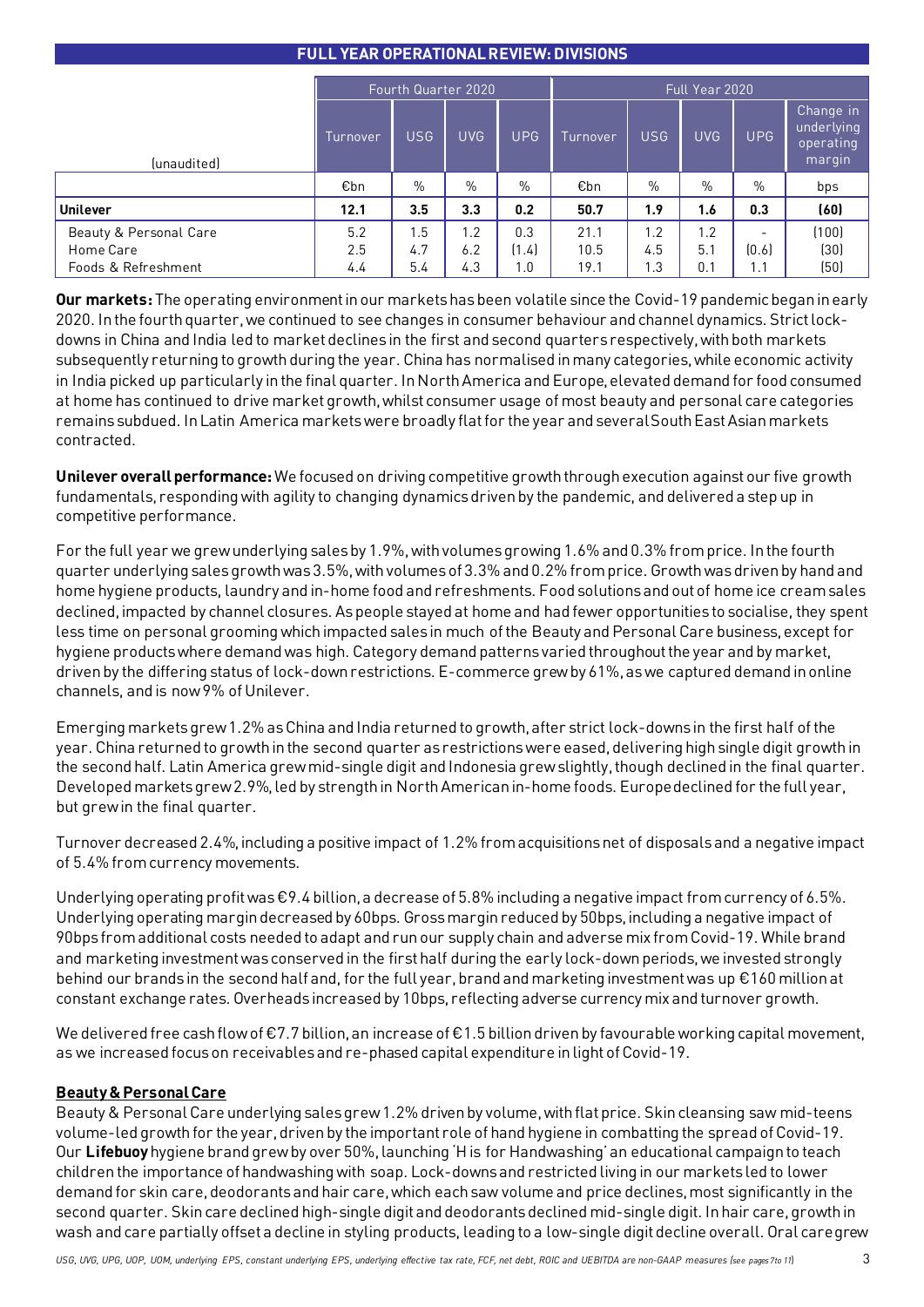with price growthmore than offsetting negative volumes driven by supply disruption related to lock-downs in key marketsin the second quarter. Our Prestige Beauty business was impacted by door closures in the health and beauty channel, but achieved a shift to over 50% e-commerce, overall declining low-single digit.

Underlying operating margin in Beauty & Personal Care declined by 100bps, with a reduction in gross margin driven by adverse mix and additional costs related to Covid-19. This was partially offset by a reduction in brand and marketing investment, as we conserved spend during lock-down periods, before significantly stepping up investment in the second half.

## **Home Care**

Home Care underlying sales grew 4.5%, with 5.1% from volume and negative pricing of 0.6%. Our home and hygiene brands delivered high-teens volume-led underlying sales growth. Demand for products with germ-killing and antibacterial benefitshas been elevated throughout the year. **Domestos**grew over 25% as we launched the brand in China and introduced spray and wipe formats. Our living hygiene range of local brands grew over 50%, led by **Lysoform's** educational campaigns in Italy. Withinthe fabric category, fabric solutions declined slightly, driven by lower consumer prices as we passed on some of the benefits of reduced commodity costs in the second half of the year. Capsules and liquids continued to grow. Low-single digit growth in fabric sensations was led by Indonesia and by Turkey, where our relaunched **Snuggle (Yumos)**brand performed well.

Underlying operating margin in Home Care declined by 30bps, driven by increased brand and marketing investment as we invested strongly behind our brands in the second half of the year. Overheads and gross margin improved, helped by lower material costs,despite Covid-19 related costs and negative price.

## **Foods & Refreshment**

Foods & Refreshment underlying sales grew 1.3%, with 0.1% from volume and 1.1% from price. Our retail foods business grew double digit, as restricted living led to more in-home eating occasions for consumers. Food solutions declined by 30% as out of home channels remained closed for much of the year. **Hellmann's** grew high-single digit, supported by its Stay In(spired) campaign, and our plant-based brand **The Vegetarian Butcher** grew over 70%. Despite significant decline in the out of home business due to channel closures, ice cream grewslightly overall as we rapidly shifted resources towards the in-home business. **Ben and Jerry's** performed strongly, teaming up with Netflix on its new 'Netflix and Chill'd' variant. Tea grew low single digit.

Underlying operating margin in Foods & Refreshment declined by 50bps. The decline was driven by lower gross margin, due to adverse mix impacts from out of home channel closures, costs related to Covid-19 and higher commodity costs in the second half of the year.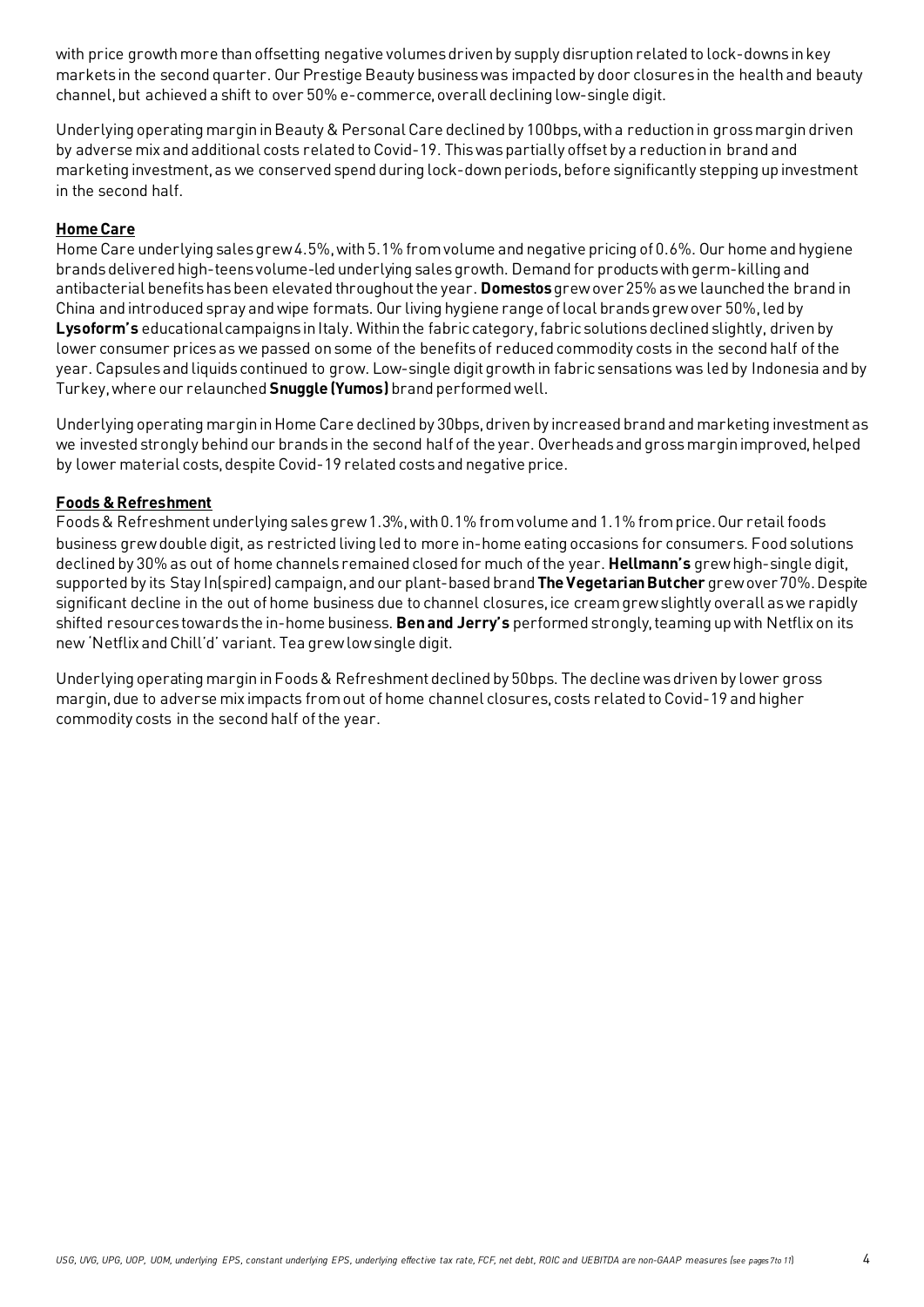|                 |                                       | Fourth Quarter 2020 |            |            |          |            | Full Year 2020           |               |                                                |
|-----------------|---------------------------------------|---------------------|------------|------------|----------|------------|--------------------------|---------------|------------------------------------------------|
| (unaudited)     | Turnover                              | <b>USG</b>          | <b>UVG</b> | <b>UPG</b> | Turnover | <b>USG</b> | <b>UVG</b>               | <b>UPG</b>    | Change in<br>underlying<br>operating<br>margin |
|                 | €bn                                   | $\%$                | $\%$       | %          | €bn      | $\%$       | $\%$                     | $\frac{0}{0}$ | bps                                            |
| <b>Unilever</b> | 12.1                                  | 3.5                 | 3.3        | 0.2        | 50.7     | 1.9        | 1.6                      | 0.3           | (60)                                           |
| Asia/AMET/RUB   | 5.6                                   | 2.6                 | 2.1        | 0.5        | 23.4     | 0.4        | $\overline{\phantom{0}}$ | 0.4           | (70)                                           |
| The Americas    | 3.9                                   | 6.5                 | 6.0        | 0.5        | 16.1     | 6.2        | 5.1                      | 1.1           | (20)                                           |
| Europe          | 2.6                                   | 0.8                 | 1.8        | (1.1)      | 11.2     | (1.0)      | 0.2                      | [1.2]         | (120)                                          |
|                 | Fourth Quarter 2020<br>Full Year 2020 |                     |            |            |          |            |                          |               |                                                |

## **FULL YEAR OPERATIONAL REVIEW: GEOGRAPHICAL AREA**

|                   | Fourth Quarter 2020 |            |            |       | Full Year 2020 |               |            |               |
|-------------------|---------------------|------------|------------|-------|----------------|---------------|------------|---------------|
| (unaudited)       | lurnover            | <b>USG</b> | <b>UVG</b> | UPG   | Turnover       | <b>USG</b>    | <b>UVG</b> | <b>UPG</b>    |
|                   | €bn                 | $\%$       | $\%$       | $\%$  | €bn            | $\frac{0}{0}$ | $\%$       | $\frac{0}{0}$ |
| Emerging markets  | 7.0                 | 3.5        | 2.5        | 1.0   | 29.3           | 1.2           | 0.2        | 1.0           |
| Developed markets | 5.1                 | 3.6        | 4.6        | (1.0) | 21.4           | 2.9           | 3.7        | (0.8)         |
| North America     | 2.4                 | 7.1        | 8.5        | (1.3) | 10.1           | 7.7           | 8.1        | (0.4)         |
| Latin America     | 1.5                 | 5.8        | 2.8        | 2.9   | 6.0            | 4.            | 0.9        | 3.2           |

# **Asia/AMET/RUB**

Underlying sales grew 0.4% with flat volume and 0.4% from price. Volumes were impacted by lock-downs imposed across the region, particularly in China and India. Restrictions were put in place in China from January, with growth declining sharply in the first quarter. China returned to growth in the second quarter as restrictions were eased, with low-single digit underlying sales growth for the full year and high-single digit in the fourth quarter. India declined low-single digit, with a high-single digit decline for the first half related to lock-down restrictions partially offset by a return to growth in the third quarter and further acceleration to high-single digit growth at the end of the year. In South East Asia, Indonesia declined slightly in the fourth quarter although grew slightly over the year, whilst the Philippines and Thailand declined. Turkey saw growth in both volume and price, driven by Home Care and ice cream.

Underlying operating margin declined by 70bps driven by negative gross margin due to adverse mix and costs related to Covid-19. This was partially offset by lower brand and marketing investment as we conserved spend through lockdown periods in the first half of the year, before significantly stepping up investment in the second half.

# **The Americas**

Underlying sales growth in North America was 7.7% with 8.1% from volume and negative pricing of 0.4%. There was a negative impact of 2.4% from our food solutionsand Prestige Beauty businesses which were impacted by channel closures. Growth was driven by strong consumer demand for in-home foods and ice cream, as well as hygiene products. Foods & Refreshment excluding food solutionsgrew 16.1%, with strong performances from **Knorr**, **Hellmann's** and **Ben & Jerry's**.

Latin America grew 4.1% with volume growth of 0.9% and positive pricing of 3.2%. Brazil grew low-singledigitfor both the full year and fourth quarter, with underlying volume and price growth. Demand was stimulated for part of the year by emergency pandemic cash payouts to citizens, which reduced during the fourth quarter. Home and personal care categories drove volume growth in Argentina, with **Rexona's** clinical aerosol deodorants offering performing well, while Mexico declined low-single digit.

Underlying operating margin declined by 20bps. A decline in gross margin from high material inflation as Latin American currencies devalued, was partially offset by lower overheads.

## **Europe**

Underlying sales declined 1.0% with positive volumes of 0.2% and a decline of 1.2% from price, although growth returned in the final quarter. A continued deflationary retail environmentdrove price declines. Positive volumes were driven by Home Care, as hygiene products saw double digit growth across most markets. Ice cream sales declined, with out of home sales impacted by lock-downs and reduced tourism, particularly in Southern Europe.The UK grew mid-single digit, benefiting from increased demand for in home eating and Home Care products, which more than offset negatively impacted categories.

Underlying operating margin reduced by 120bps driven by gross margin which was impacted by negative pricing and adverse mix.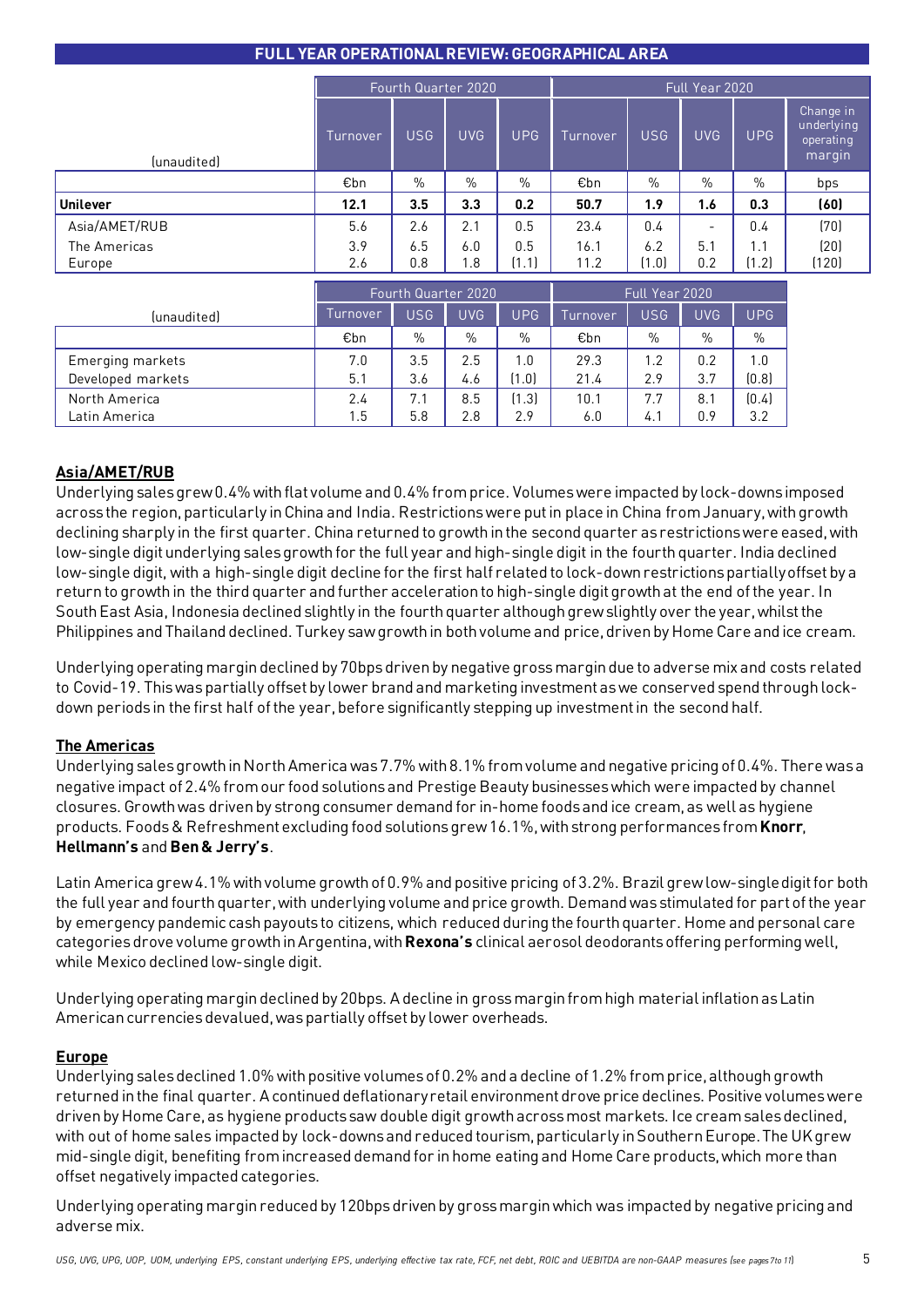### **Finance costs and tax**

Net finance costs decreased €122 millionto €505 millionin 2020. The decrease was largely driven by lower cost of debt and interest on tax credits in Brazil. This was partially offset by a decrease in income on cash as interest rates fell. The interest rate on average net debt fell to 2.2% from 2.5% in the prior year.

The underlying effective tax rate was 23.0% compared with 25.5% in 2019. The decrease was primarily driven by structural reductions in Indian and Indonesian tax rates;tax settlements and other one-off benefits; and replacement of Indian distribution tax with a dividend withholding tax. The effective tax rate was 24.6% compared with 27.9% in 2019.

### **Joint ventures, associates and other income from non-current investments**

Net profit from joint ventures and associates was €175 million, consistent with the prior year. Other income from noncurrent investments was €3 million.

### **Earnings per share**

Underlying earnings per share decreased to €2.48, including a negative impact of 6.5% from currency. Constant underlying earnings per share increased by 4.1%. The increase was mainly driven by operating performance, lower tax and finance costs, partially offset by an increase in profit attributable to minority interests following the Horlicks acquisition in India.

Diluted earnings per share were down 0.9% at €2.12.

## **Free cash flow**

Free cash flow was €7.7 billionin 2020 compared to €6.1 billionin the prior year. The improvement was led by favourable working capital movements, as we increased our focus on receivables. Capital expenditure declined following re-phased investmentin light of Covid-19, and there was a reduction in cash tax paid partly driven by tax on disposal of Spreads in the prior year.

## **Net debt**

Closing net debt was €20.9 billion compared to €23.1 billion as at 31 December 2019 driven by higher free cash flow and currency impact. Net debt to underlying EBITDA was 1.8x as at 31 December 2020 versus 1.9x in the prior year.

### **Pensions**

Pension assets net of liabilities were in surplus of €0.3 billion at 31 December 2020 versus a deficit of €0.2 billion at the end of 2019. Strong positive investment performance was offset by an increase in liabilities as interest rates fell over the year. There were refinementsinassumption methodologiesto reflect changesbeing made more generally by corporatesand their advisersinsetting discount ratesand future inflationrates, specifically in the UK, which resulted in a  $€0.9$  billion lower liability.

## **Returnoninvestedcapital**

Return on invested capital was 18.0%, compared to 19.2% in the prior year. This reflects higher goodwill and intangible assets fromthe Horlicksacquisition and lower underlying operating profitafter tax.

## **Finance and liquidity**

In 2020, we issued the following bonds:

- 25 March 2020: €1,000 million fixed rate notes at 1.25% due March 2025,and €1,000 million fixed rate notes at 1.75% due March 2030
- 14 September 2020: \$500 million fixed rate notes at 0.375% due September 2023,and \$500 million fixed rate notes at 1.375% due September 2030

In April 2020, €300 million 0.0% fixed rate notes matured and were repaid. In May 2020, \$800 million 1.8% fixed rate notes and \$150 million 5.15% fixed rate notes matured and were repaid. In July 2020, \$500 million 2.1% fixed rate notes matured and were repaid. In August 2020, €750 million 1.75% fixed rate notes matured and were repaid. In October 2020, a make-whole call was exercised for \$550 million 1.375% fixed rate notes due July 2021 and the notes were fully repaid.

As at 31 December 2020 Unilever had undrawn revolving 364-day bilateral credit facilities in aggregate of \$7,965 million with a 364-day term out.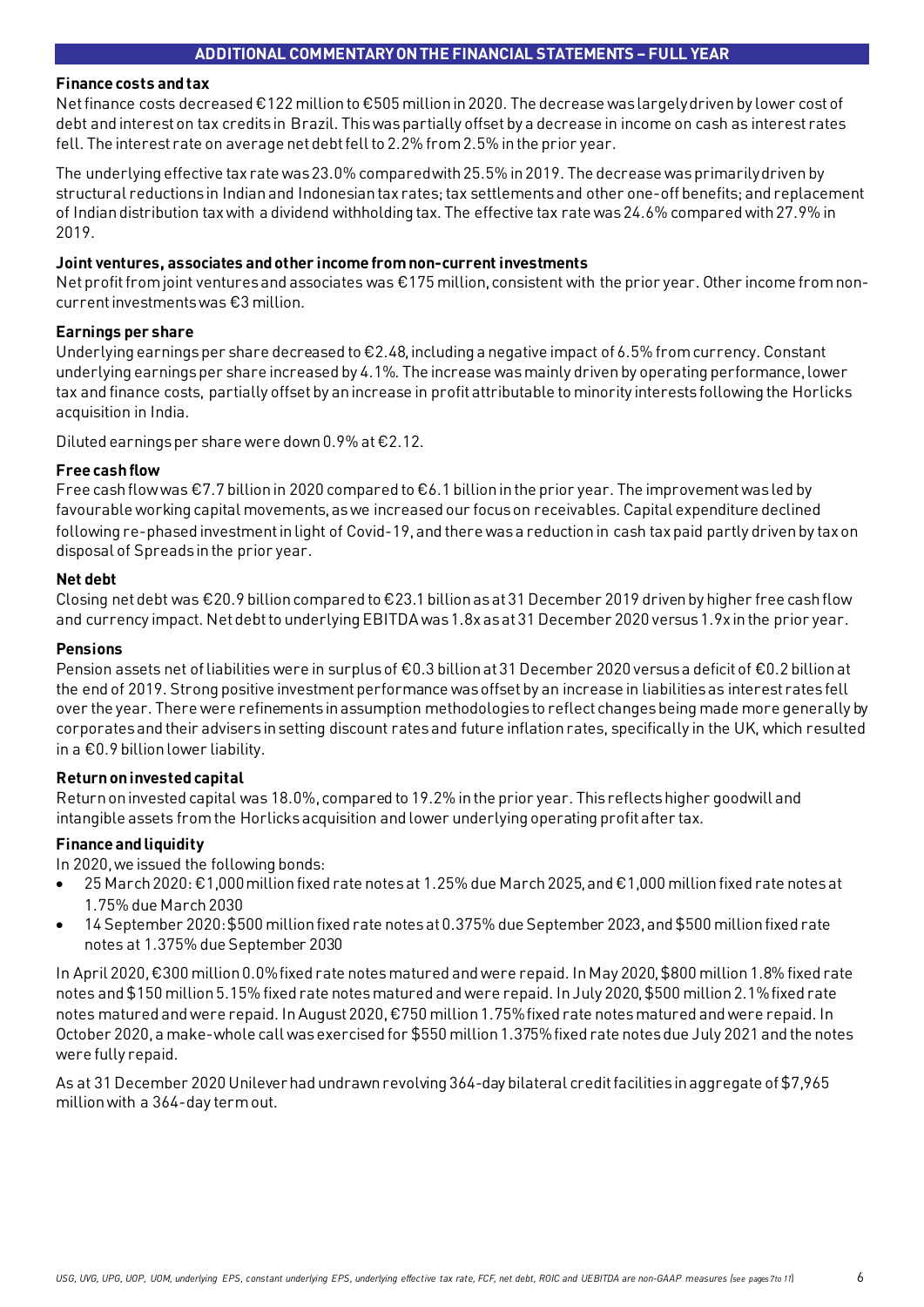## **COMPETITION INVESTIGATIONS**

As previously disclosed, Unilever is involved in a number of ongoing investigations and cases by national competition authorities, including those within Italy, Greece, South Africa and Turkey. These proceedings and investigations are at various stages and concern a variety of product markets. Where appropriate, provisions are made and contingent liabilities disclosed in relation to such matters.

Ongoing compliance with competition laws is of key importance to Unilever. It is Unilever's policy to co-operate fully with competition authorities whenever questions or issues arise. In addition, the Group continues to reinforce and enhance its internal competition law training and compliance programme on an ongoing basis.

## **NON-GAAP MEASURES**

Certain discussions and analyses set out in this announcement include measures which are not defined by generally accepted accounting principles (GAAP) such as IFRS. We believe this information, along with comparable GAAP measurements, is useful to investors because it provides a basis for measuring our operating performance, ability to retire debt and invest in new business opportunities. Our management uses these financial measures, along with the most directly comparable GAAP financial measures, in evaluating our operating performance and value creation. Non-GAAP financial measures should not be considered in isolation from, or as a substitute for, financial information presented in compliance with GAAP. Wherever appropriate and practical, we provide reconciliations to relevant GAAP measures.

Unilever uses 'constant rate', and 'underlying' measures primarily for internal performance analysis and targeting purposes. We present certain items, percentages and movements, using constant exchange rates, which exclude the impact of fluctuations in foreign currency exchange rates. We calculate constant currency values by translating both the current and the prior period local currency amounts using the prior year average exchange rates into euro, except for the local currency of entities that operate in hyperinflationary economies. These currencies are translated into euros using the prior year closing exchange rate before the application of IAS 29. The table below shows exchange rate movements in our key markets.

|                                          | Annual Average<br>rate in 2020 | Annual Average<br>rate in 2019 |
|------------------------------------------|--------------------------------|--------------------------------|
| Brazilian Real $[€1 = BRL]$              | 5.781                          | 4.367                          |
| Chinese Yuan $\mathcal{E}1 = \text{CNY}$ | 7.862                          | 7.725                          |
| Indian Rupee $[£1 = INR]$                | 84.100                         | 78.812                         |
| Indonesia Rupiah $[£1 = IDR]$            | 16557                          | 15863                          |
| Philippine Peso $E1 = PHP$               | 56.447                         | 58.112                         |
| UK Pound Sterling $(E1 = GBP)$           | 0.888                          | 0.880                          |
| US Dollar $[€1 = US $]$                  | 1.135                          | 1.120                          |

# **Underlying sales growth (USG)**

Underlying sales growth (USG) refersto the increase in turnover for the period, excluding any change in turnover resulting from acquisitions, disposals, changes in currency and price growth in excess of 26% in hyperinflationary economies. Inflation of 26% per year compounded over three years is one of the key indicators within IAS 29 to assess whether an economy is deemed to be hyperinflationary. We believe this measure provides valuable additional information on the underlying sales performance of the business and is a key measure used internally. The impact of acquisitions and disposals is excluded from USG for a period of 12 calendar months from the applicable closing date. Turnover from acquired brands that are launched in countries where they were not previously sold is included in USG as such turnover is more attributable to our existing sales and distribution network than the acquisition itself. The reconciliation of changes in the GAAP measure turnover to USG is provided in notes 3 and 4.

# **Underlying price growth (UPG)**

Underlying price growth (UPG) is part of USG and means, for the applicable period, the increase in turnover attributable to changes in prices during the period. UPG therefore excludes the impact to USG due to (i) the volume of products sold; and (ii) the composition of products sold during the period. In determining changes in price we exclude the impact of price growth in excess of 26% per year in hyperinflationary economiesas explained in USG above.The measures and the related turnover GAAP measure are set out in notes 3 and 4.

# **Underlying volume growth (UVG)**

Underlying volume growth (UVG) is part of USG and means, for the applicable period, the increase in turnover in such period calculated as the sum of (i) the increase in turnover attributable to the volume of products sold; and (ii) the increase in turnover attributable to the composition of products sold during such period. UVG therefore excludes any impact on USG due to changes in prices. The measures and the related turnover GAAP measure are set out in notes 3 and 4.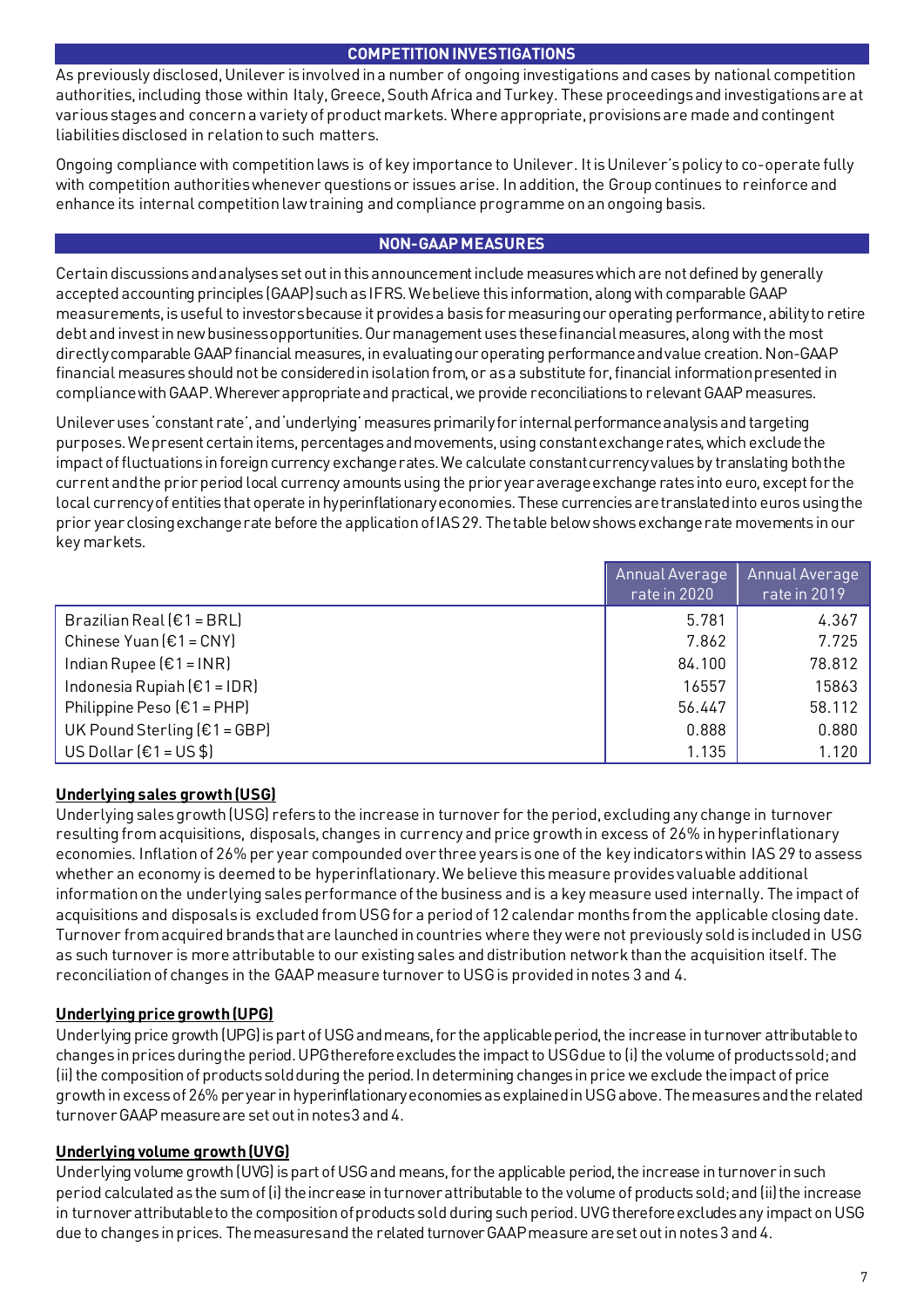# **Non-underlying items**

Several non-GAAP measures are adjusted to exclude items defined as non-underlying due to their nature and/or frequency of occurrence.

- **Non-underlying items within operating profit** are: gains or losses on business disposals, acquisition and disposal related costs, restructuring costs, impairments and other items within operating profit classified here due to their nature and frequency.
- **Non-underlying items not in operating profit but within net profit** are: net monetary gain/(loss) arising from hyperinflationary economies and significant and unusual items in net finance cost, share of profit/(loss) of joint ventures and associates and taxation.
- **Non-underlying items** are: both non-underlying items within operating profit and those non-underlying items not in operating profit but within net profit.

# **Underlying operating profit (UOP)andunderlying operating margin (UOM)**

Underlying operating profit and underlying operating margin mean operating profit and operating margin before the impact of non-underlying items within operating profit. Underlying operating profit represents our measure of segment profit or loss as it is the primary measure used for making decisions about allocating resources and assessing performance of the segments. The reconciliation of operating profit to underlying operating profit is as follows:

| $\epsilon$ million                                        | <b>Full Year</b> |        |  |
|-----------------------------------------------------------|------------------|--------|--|
| (unaudited)                                               | 2020             | 2019   |  |
| <b>Operating profit</b>                                   | 8,303            | 8,708  |  |
| Non-underlying items within operating profit (see note 2) | 1,064            | 1,239  |  |
| <b>Underlying operating profit</b>                        | 9,367            | 9,947  |  |
| Turnover                                                  | 50,724           | 51,980 |  |
| Operating margin (%)                                      | 16.4%            | 16.8%  |  |
| Underlying operating margin (%)                           | 18.5%            | 19.1%  |  |

# **Underlying earnings before interest, taxation, depreciation and amortisation (UEBITDA)**

Underlying earnings before interest, taxation, depreciation and amortisation means operating profit before the impact of depreciation, amortisation and non-underlying items within operating profit. We use UEBITDA in assessing our leverage level, which is expressed as net debt / UEBITDA. The reconciliation of operating profit to UEBITDA is as follows:

| $\epsilon$ million                                                        | <b>Full Year</b> |       |
|---------------------------------------------------------------------------|------------------|-------|
| (unaudited)                                                               | 2020             | 2019  |
| Operating profit                                                          | 8,303            | 8,708 |
| Depreciation and amortisation                                             | 2,018            | 1,964 |
| Non-underlying items within operating profit                              | 1,064            | 1,239 |
| Underlying earnings before interest, taxes, depreciation and amortisation |                  |       |
| (UEBITDA)                                                                 | 11,385           | 11,91 |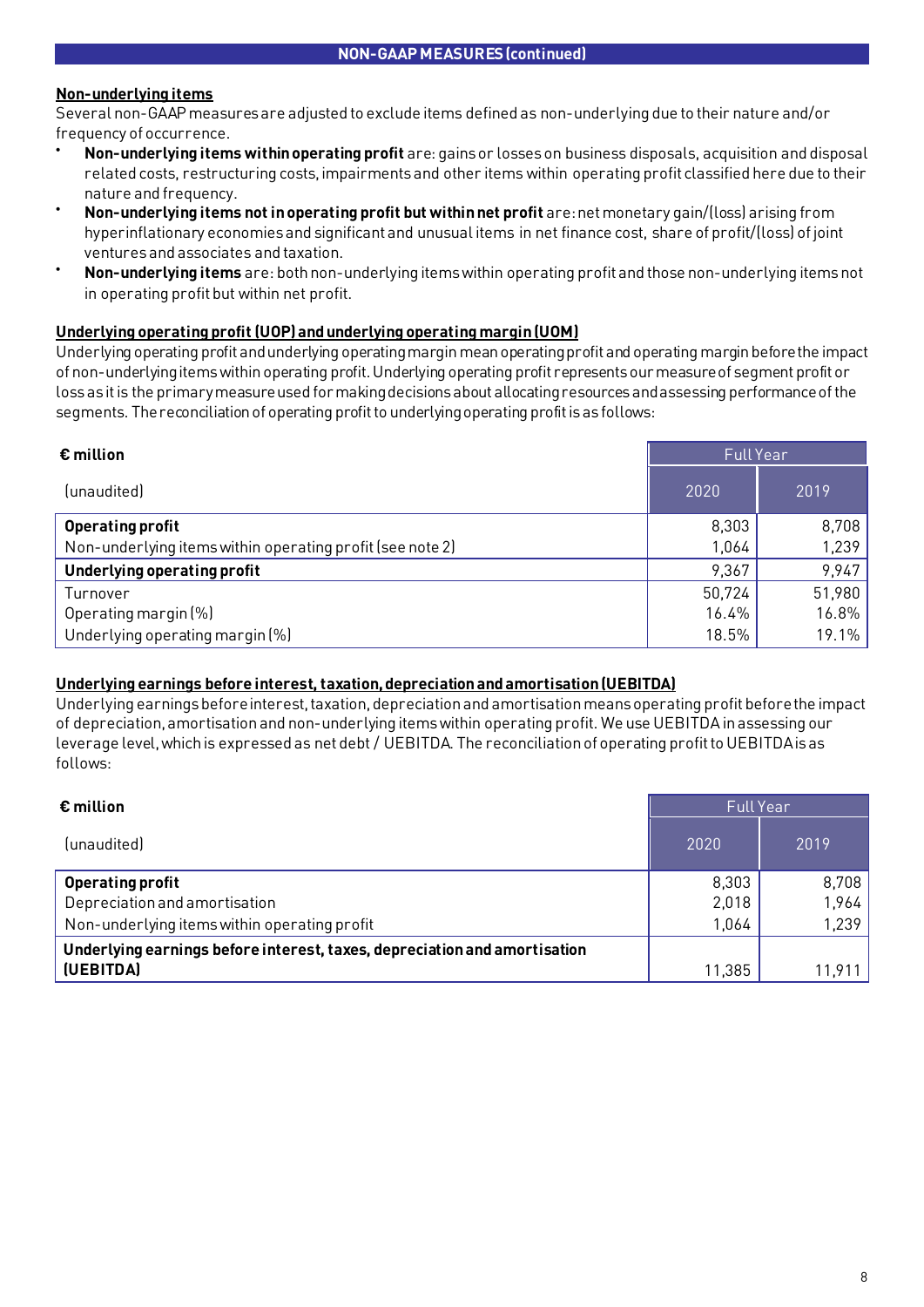# **Underlying effective tax rate**

The underlying effective tax rate is calculated by dividing taxation excluding the tax impact of non-underlying items by profit before tax excluding the impact of non-underlying items and share of net (profit)/loss of joint ventures and associates. This measure reflects the underlying tax rate in relation to profit before tax excluding non-underlying items before tax and share of net profit/(loss) of joint ventures and associates. Tax impact on non-underlying items within operating profit is the sum of the tax on each non-underlying item, based on the applicable country tax rates and tax treatment. This is shown in the following table:

| € million                                                                                    |       | <b>Full Year</b> |  |  |
|----------------------------------------------------------------------------------------------|-------|------------------|--|--|
| (unaudited)                                                                                  | 2020  | 2019             |  |  |
| Taxation                                                                                     | 1,923 | 2,263            |  |  |
| Tax impact of:                                                                               |       |                  |  |  |
| Non-underlying items within operating profit <sup>(a)</sup>                                  | 272   | 309              |  |  |
| Non-underlying items not in operating profit but within net profit <sup>[a]</sup>            | (146) | (196)            |  |  |
| Taxation before tax impact of non-underlying items                                           | 2,049 | 2,376            |  |  |
| Profit before taxation                                                                       | 7,996 | 8,289            |  |  |
| Non-underlying items within operating profit before tax <sup>(a)</sup>                       | 1,064 | 1,239            |  |  |
| Non-underlying items not in operating profit but within net profit before tax <sup>(b)</sup> | 36    | (32)             |  |  |
| Share of net (profit)/loss of joint ventures and associates                                  | (175) | (176)            |  |  |
| Profit before tax excluding non-underlying items before tax and share of net                 |       |                  |  |  |
| profit/(loss) of joint ventures and associates                                               | 8,921 | 9,320            |  |  |
| Underlying effective tax rate                                                                | 23.0% | 25.5%            |  |  |

(a) See note 2.

(b) 2019 excludes €3 million gain on disposal of spreads business by the joint venture in Portugal which is included in the share of net profit/(loss) of joint ventures and associates line. Including the gain, total non-underlying items not in operating profit but within net profit before tax in 2019 was €35 million. See note 2.

## **Underlying earnings per share**

Underlying earnings per share (underlying EPS) is calculated as underlying profit attributable to shareholders' equity divided by the diluted average number of ordinary shares. In calculating underlying profit attributable to shareholders' equity, net profit attributable to shareholders' equity is adjusted to eliminate the post-tax impact of non-underlying items. This measure reflects the underlying earnings for each share unit of the Group. Refer to note 6 for reconciliation of net profit attributable to shareholders' equity to underlying profit attributable to shareholders equity.

# **Constant underlying EPS**

Constant underlying earnings per share (constant underlying EPS) is calculated as underlying profit attributable to shareholders' equity at constant exchange rates and excluding the impact of both translational hedges and price growth in excess of 26% per year in hyperinflationary economies divided by the diluted average number of ordinary shares. This measure reflects the underlying earnings for each share unit of the Group in constant exchange rates.

The reconciliation of underlying profit attributable to shareholders' equity to constant underlying earnings attributable to shareholders' equity and the calculation of constant underlying EPS is as follows:

| $\epsilon$ million                                                              | <b>Full Year</b> |         |
|---------------------------------------------------------------------------------|------------------|---------|
| (unaudited)                                                                     | 2020             | 2019    |
| Underlying profit attributable to shareholders' equity (see note 6)             | 6,532            | 6,688   |
| Impact of translation from current to constant exchange rates and translational |                  |         |
| hedges                                                                          | 472              |         |
| Impact of price growth in excess of 26% per year in hyperinflationary economies | (31)             |         |
| Constant underlying earnings attributable to shareholders' equity               | 6,973            | 6,690   |
| Diluted average number of share units (millions of units)                       | 2,629.8          | 2,626.7 |
| Constant underlying EPS $(\epsilon)$                                            | 2.65             | 2.55    |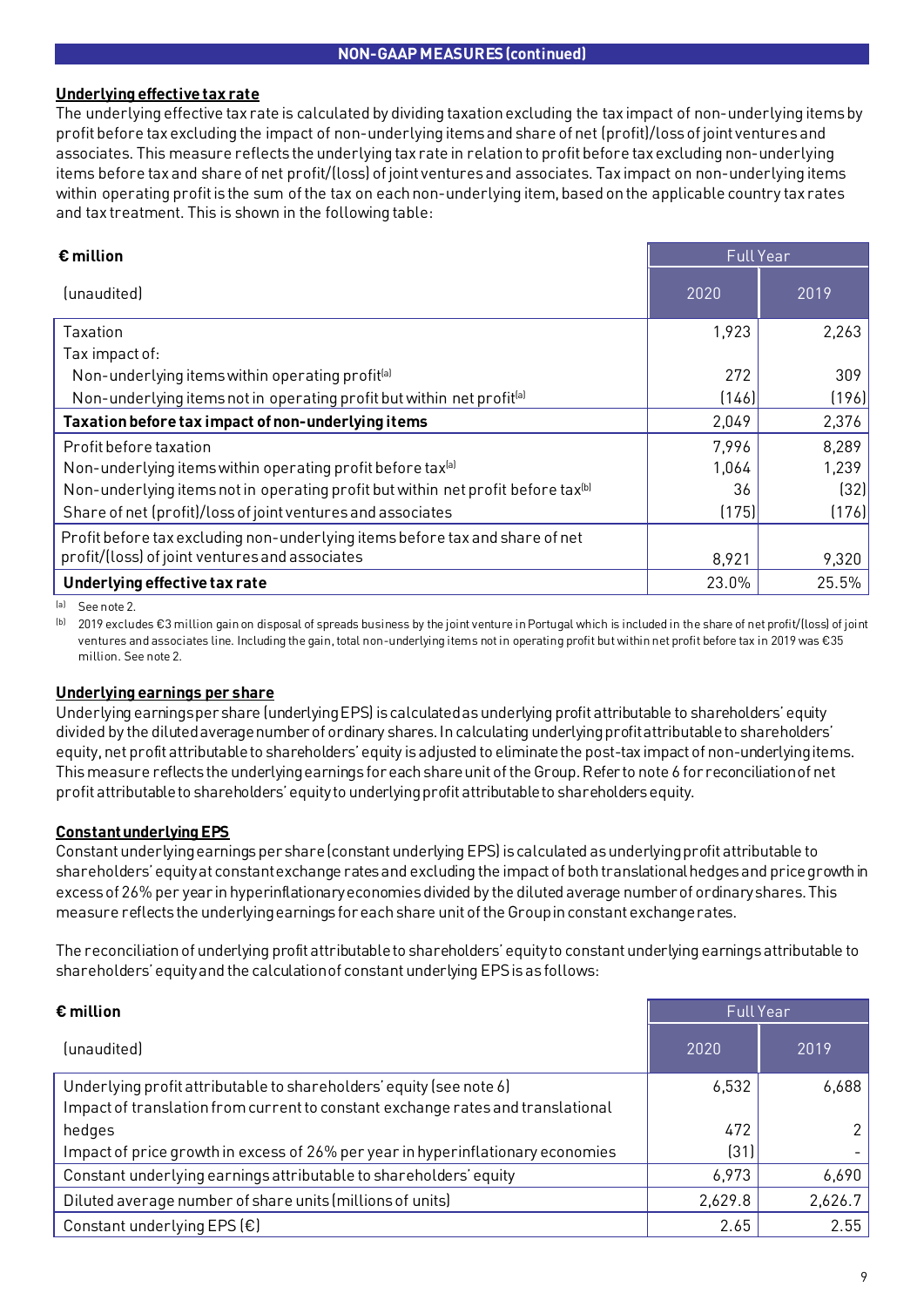# **Net debt**

Net debt is a measure that provides valuable additional information on the summary presentation of the Group's net financial liabilities and is a measure in common use elsewhere. Net debt is defined as the excess of total financial liabilities, excluding trade payables and other current liabilities, over cash, cash equivalents and other current financial assets, excluding trade and other current receivables, and non-current financial asset derivatives that relate to financial liabilities.

The reconciliation of total financial liabilities to net debt is as follows:

| $\epsilon$ million                                                           | As at       | As at       |
|------------------------------------------------------------------------------|-------------|-------------|
|                                                                              | 31 December | 31 December |
| (unaudited)                                                                  | 2020        | 2019        |
| <b>Total financial liabilities</b>                                           | (27, 305)   | (28, 257)   |
| Current financial liabilities                                                | (4,461)     | (4,691)     |
| Non-current financial liabilities                                            | [22, 844]   | [23,566]    |
| Cash and cash equivalents as per balance sheet                               | 5,548       | 4,185       |
| Cash and cash equivalents as per cash flow statement                         | 5,475       | 4,116       |
| Add bank overdrafts deducted therein                                         | 73          | 69          |
| Other current financial assets                                               | 808         | 907         |
| Non-current financial asset derivatives that relate to financial liabilities | 21          | 114         |
| Net debt                                                                     | (20, 928)   | (23, 051)   |

# **Free cash flow (FCF)**

Within the Unilever Group, free cash flow (FCF) is defined as cash flow from operating activities, less income taxes paid, net capital expenditure and net interest payments. It does not represent residual cash flows entirely available for discretionary purposes; for example, the repayment of principal amounts borrowed is not deducted from FCF. FCF reflects an additional way of viewing our liquidity that we believe is useful to investors because it represents cash flows that could be used for distribution of dividends, repayment of debt or to fund our strategic initiatives, including acquisitions, if any.

The reconciliation of cash flow from operating activitiesto FCF is as follows:

| $\epsilon$ million                                | <b>Full Year</b> |          |
|---------------------------------------------------|------------------|----------|
| (unaudited)                                       | 2020             | 2019     |
| Cash flow from operating activities               | 10,933           | 10,641   |
| Income tax paid                                   | (1, 875)         | (2,532)  |
| Net capital expenditure                           | (932)            | (1,429)  |
| Net interest paid                                 | (455)            | (548)    |
| Free cash flow                                    | 7,671            | 6,132    |
| Net cash flow (used in)/from investing activities | (1,481)          | (2, 237) |
| Net cash flow (used in)/from financing activities | (5,804)          | (4,667)  |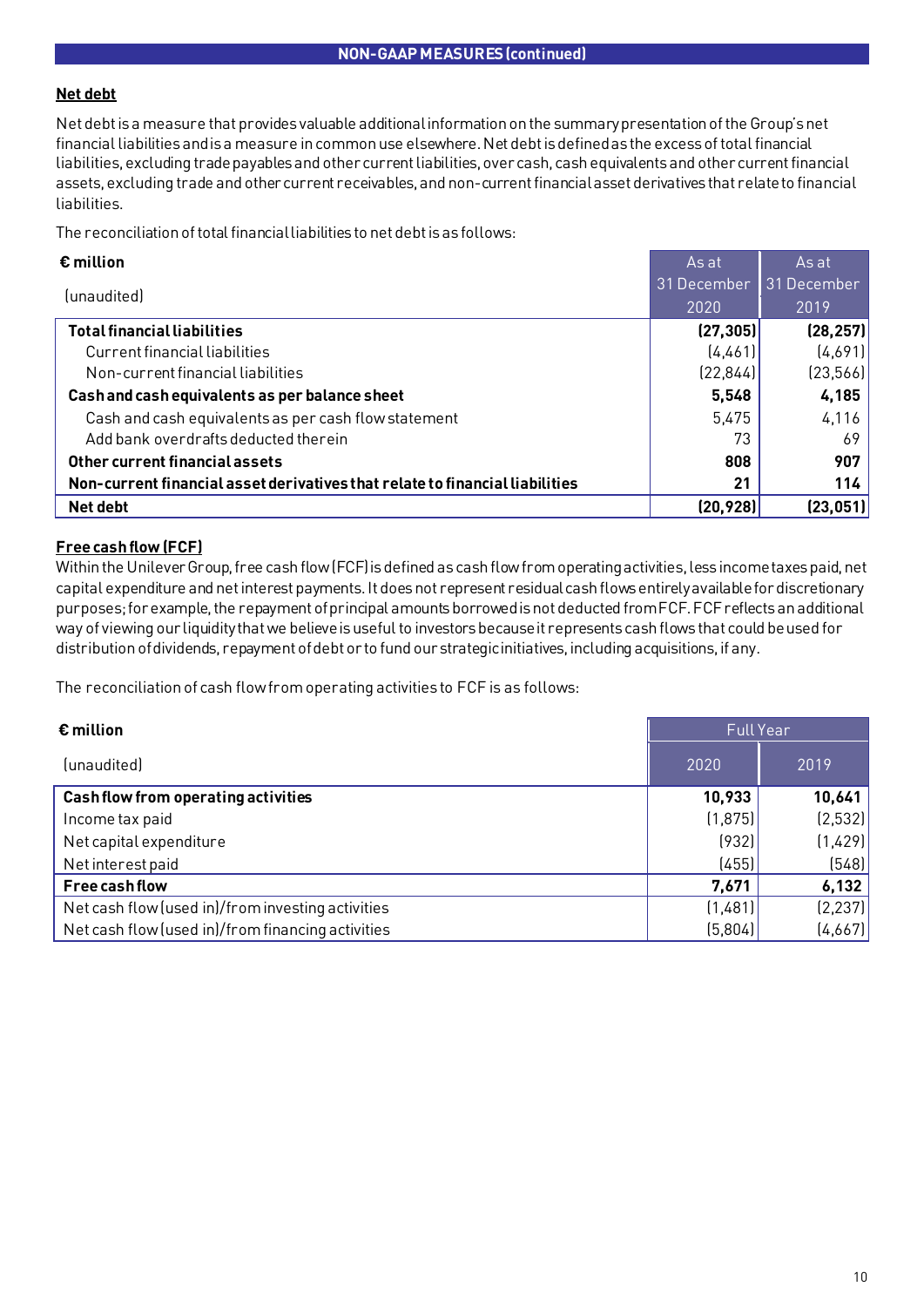## **NON-GAAP MEASURES(continued)**

# **Return on invested capital (ROIC)**

Return on invested capital (ROIC) is a measure of the return generated on capital invested by the Group. The measure provides a guard rail for long-term value creation and encourages compounding reinvestment within the business and discipline around acquisitions with low returns and long payback. ROIC is calculated as underlying operating profit after tax divided by the annual average of: goodwill, intangible assets, property, plant and equipment, net assets held for sale, inventories, trade and other current receivables, and trade payables and other current liabilities.

| $\epsilon$ million                                        |           | <b>Full Year</b> |
|-----------------------------------------------------------|-----------|------------------|
| (unaudited)                                               | 2020      | 2019             |
| Operating profit                                          | 8,303     | 8,708            |
| Non-underlying items within operating profit (see note 2) | 1,064     | 1,239            |
| Underlying operating profit before tax                    | 9,367     | 9.947            |
| Tax on underlying operating profit <sup>[a]</sup>         | [2, 154]  | (2,536)          |
| Underlying operating profit after tax                     | 7,213     | 7,411            |
| Goodwill                                                  | 18,942    | 18,067           |
| Intangible assets                                         | 15,999    | 12,962           |
| Property, plant and equipment                             | 10,558    | 12,062           |
| Net assets held for sale                                  | 27        | 81               |
| Inventories                                               | 4,462     | 4,164            |
| Trade and other current receivables                       | 4,939     | 6,695            |
| Trade payables and other current liabilities              | (14, 132) | (14, 768)        |
| Period-end invested capital                               | 40,795    | 39,263           |
| Average invested capital for the period                   | 40,029    | 38,639           |
| Return on invested capital                                | 18.0%     | 19.2%            |

(a) Tax on underlying operating profit is calculated as underlying operating profit before tax multiplied by the underlying effective tax rate of 23.0% (2019: 25.5%) which is shown on page 9.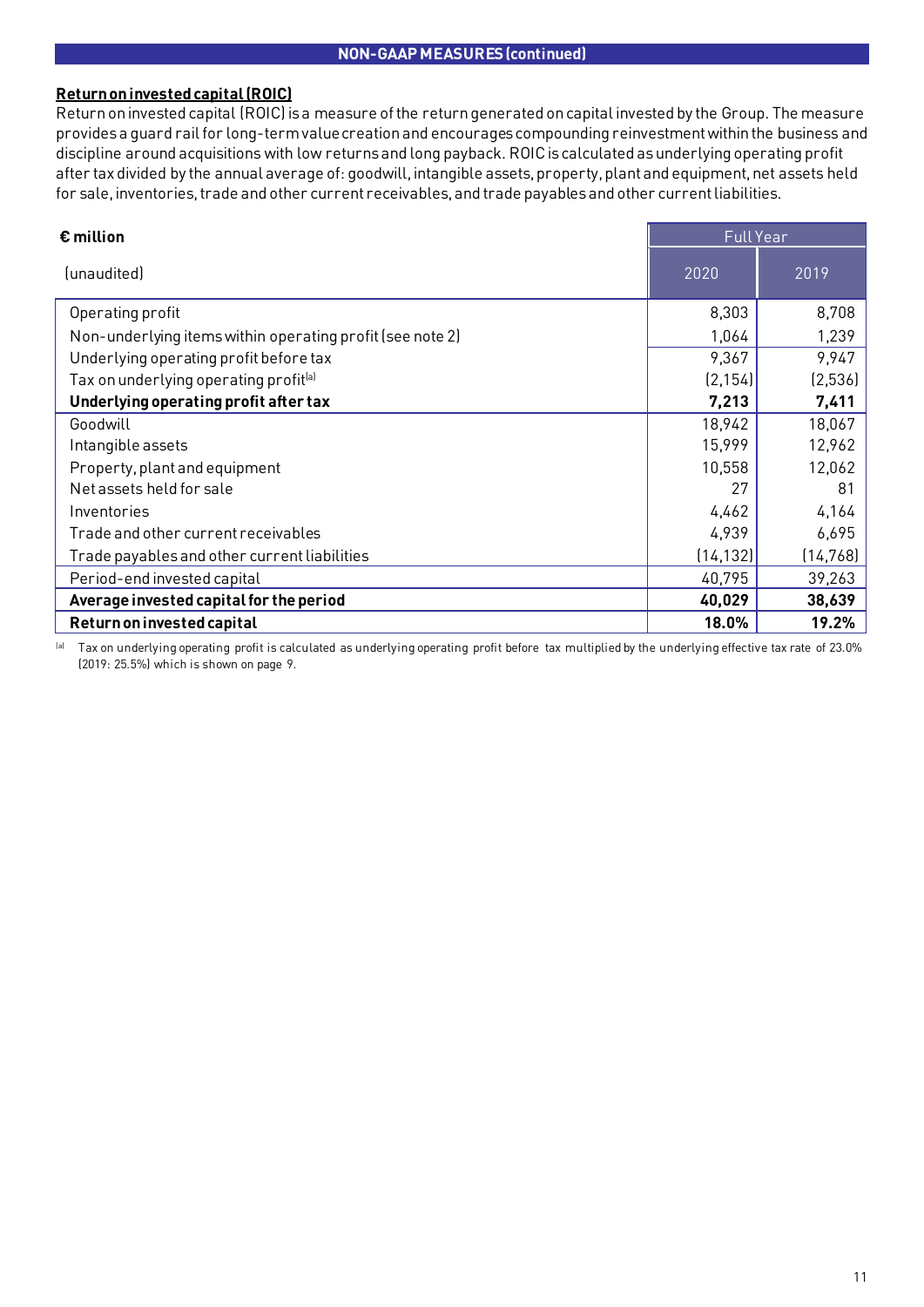This announcement may contain forward-looking statements, including 'forward-looking statements' within the meaning of the United StatesPrivate SecuritiesLitigation ReformActof 1995. Wordssuchas 'will', 'aim', 'expects', 'anticipates', 'intends', 'looks', 'believes', 'vision', or the negative of these terms and other similar expressionsof future performance or results, and their negatives, are intended to identify such forward-looking statements. These forward-looking statementsare based uponcurrentexpectationsand assumptions regarding anticipated developments and other factors affecting the Unilever Group (the 'Group'). They are not historical facts, nor are they guaranteesoffuture performance.

Because theseforward-looking statementsinvolverisksand uncertainties,there areimportantfactorsthat couldcause actual results to differ materially fromthose expressed or implied by these forward-looking statements. Among other risks and uncertainties, the material or principal factors which could cause actual results to differ materiallyare: Unilever's global brandsnotmeetingconsumerpreferences;Unilever'sabilityto innovate andremaincompetitive;Unilever's investment choices in its portfolio management; the effectof climate change on Unilever's business; Unilever's ability to find sustainable solutions to its plastic packaging; significant changes or deterioration in customer relationships; the recruitmentandretentionoftalented employees; disruptionsinour supplychainanddistribution;increasesor volatilityin the cost of raw materials and commodities; the production of safeand high quality products; secure and reliable IT infrastructure; execution of acquisitions, divestituresand business transformation projects; economic, social and political risksand naturaldisasters;financialrisks; failureto meethighand ethicalstandards;and managingregulatory,tax and legal matters. A numberoftheseriskshaveincreasedasa resultofthe currentCovid-19 pandemic.These forward-looking statementsspeak onlyasofthe dateofthisdocument.Exceptasrequiredby anyapplicable lawor regulation,the Group expressly disclaimsanyobligationor undertaking to release publiclyany updatesor revisionsto anyforward-looking statementscontained hereinto reflectanychangeinthe Group'sexpectationswithregardthereto oranychange inevents, conditions or circumstances on which any such statement is based. Further details of potential risks and uncertainties affecting the Groupare described in the Group's filings with the London Stock Exchange, Euronext Amsterdam and the US Securities and Exchange Commission, including in the Annual Report on Form 20-F2019 and the Unilever Annual Report andAccounts2019.

# **ENQUIRIES**

| UK. |                 | +447825273767 <u>lucila.zambrano@unilever.com</u> |
|-----|-----------------|---------------------------------------------------|
| or  |                 | +44 77 7999 9683 JSibun@tulchangroup.com          |
| NI. | +31 10 217 4844 | els-de.bruin@unilever.com                         |
| or  | +31 62 375 8385 | marlous-den bieman@unilever.com                   |

There will be a web cast of the results presentation available at: [www.unilever.com/investor-relations/results-and-presentations/latest-results](https://www.unilever.com/investor-relations/results-and-presentations/latest-results/?utm_source=Qresults&utm_medium=Results-PDF)

**Media:** Media Relations Team **Investors:**Investor Relations Team

+44 20 7822 6830 [investor.relations@unilever.com](mailto:investor.relations@unilever.com)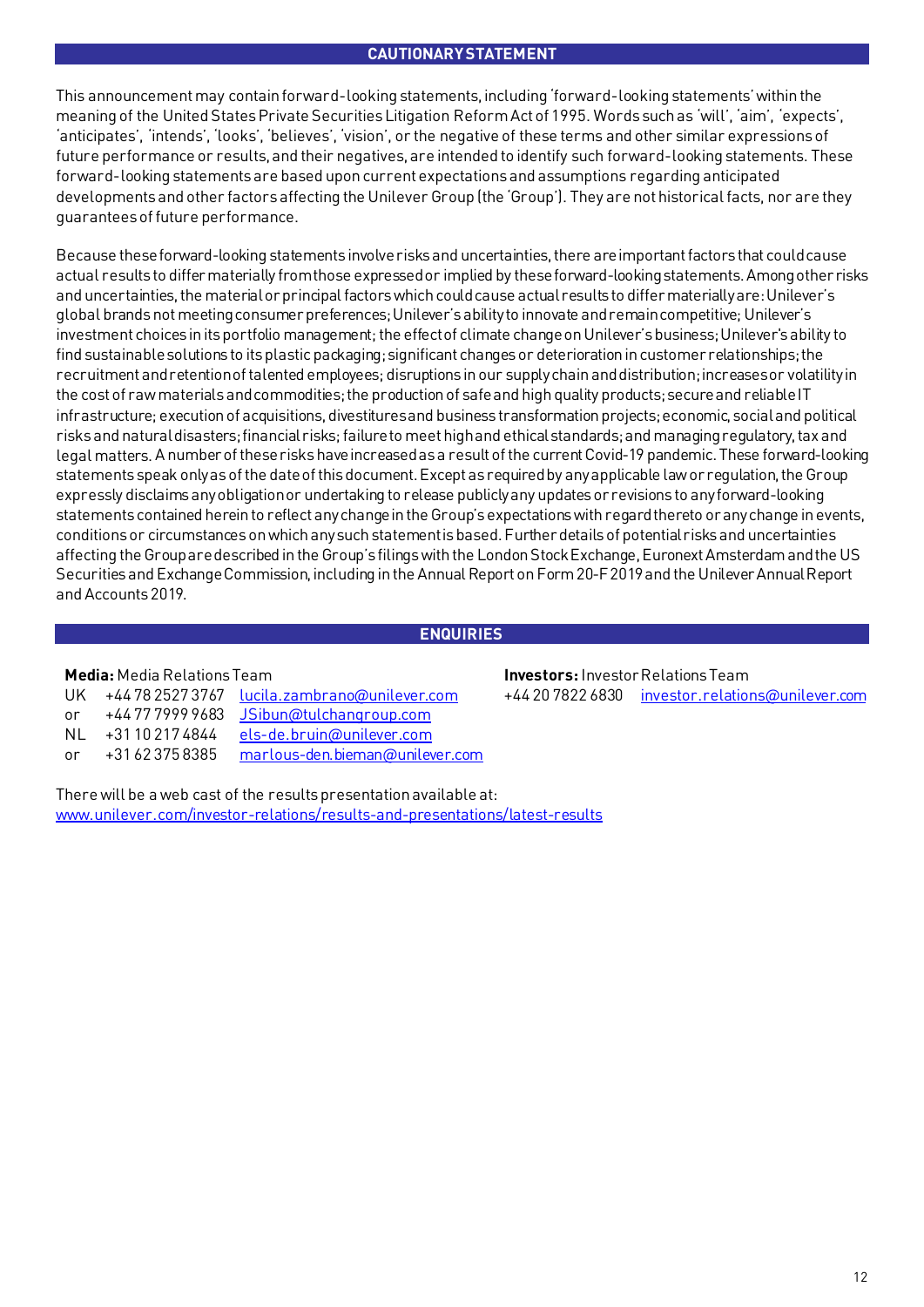| $\epsilon$ million                                                                                                     | <b>Full Year</b>             |                               |                         |                   |  |
|------------------------------------------------------------------------------------------------------------------------|------------------------------|-------------------------------|-------------------------|-------------------|--|
|                                                                                                                        | 2020                         | 2019                          | Increase/<br>(Decrease) |                   |  |
|                                                                                                                        |                              |                               | Current<br>rates        | Constant<br>rates |  |
| <b>Turnover</b>                                                                                                        | 50,724                       | 51,980                        | (2.4)%                  | 3.5%              |  |
| <b>Operating profit</b>                                                                                                | 8,303                        | 8,708                         | (4.6)%                  | 2.2%              |  |
| Which includes non-underlying items credits/(charges) of                                                               | (1,064)                      | (1, 239)                      |                         |                   |  |
| <b>Net finance costs</b><br>Pensions and similar obligations<br>Finance income<br>Finance costs                        | (505)<br>(9)<br>232<br>(728) | (627)<br>(30)<br>224<br>[821] |                         |                   |  |
| Which includes non-underlying costs of                                                                                 | [56]                         |                               |                         |                   |  |
| Non-underlying item net monetary gain/(loss) arising from<br>hyperinflationary economies                               | 20                           | 32                            |                         |                   |  |
| Share of net profit/(loss) of joint ventures and associates<br>Which includes non-underlying item credits/(charges) of | 175                          | 176<br>3                      |                         |                   |  |
| Other income/(loss) from non-current investments and associates                                                        | 3                            |                               |                         |                   |  |
| <b>Profit before taxation</b>                                                                                          | 7,996                        | 8,289                         | (3.5)%                  | 3.9%              |  |
| <b>Taxation</b><br>Which includes tax impact of non-underlying items of                                                | (1,923)<br>126               | (2, 263)<br>113               |                         |                   |  |
| Net profit                                                                                                             | 6,073                        | 6,026                         | 0.8%                    | 7.6%              |  |
| Attributable to:                                                                                                       |                              |                               |                         |                   |  |
| Non-controlling interests<br>Shareholders' equity                                                                      | 492<br>5,581                 | 401<br>5,625                  | (0.8)%                  | 6.1%              |  |
| Combined earnings per share                                                                                            |                              |                               |                         |                   |  |
| Basic earnings per share (euros)<br>Diluted earnings per share (euros)                                                 | 2.13<br>2.12                 | 2.15<br>2.14                  | (0.9)%<br>(0.9)%        | 5.9%<br>5.9%      |  |

# **STATEMENT OF COMPREHENSIVE INCOME**

(unaudited)

| $\epsilon$ million                                                                                                                                                                                                                                                                                            |                            | <b>Full Year</b>         |
|---------------------------------------------------------------------------------------------------------------------------------------------------------------------------------------------------------------------------------------------------------------------------------------------------------------|----------------------------|--------------------------|
|                                                                                                                                                                                                                                                                                                               | 2020                       | 2019                     |
| Net profit                                                                                                                                                                                                                                                                                                    | 6,073                      | 6,026                    |
| Other comprehensive income                                                                                                                                                                                                                                                                                    |                            |                          |
| Items that will not be reclassified to profit or loss, net of tax.                                                                                                                                                                                                                                            |                            |                          |
| Gains/(losses) on equity instruments measured at fair value through other comprehensive income<br>Remeasurement of defined benefit pension plans<br>Items that may be reclassified subsequently to profit or loss, net of tax:<br>Gains/(losses) on cash flow hedges<br>Currency retranslation gains/(losses) | 78<br>215<br>60<br>(2,590) | 29<br>353<br>176<br>(15) |
| Total comprehensive income                                                                                                                                                                                                                                                                                    | 3,836                      | 6,569                    |
| Attributable to:<br>Non-controlling interests<br>Shareholders' equity                                                                                                                                                                                                                                         | 286<br>3,550               | 407<br>6,162             |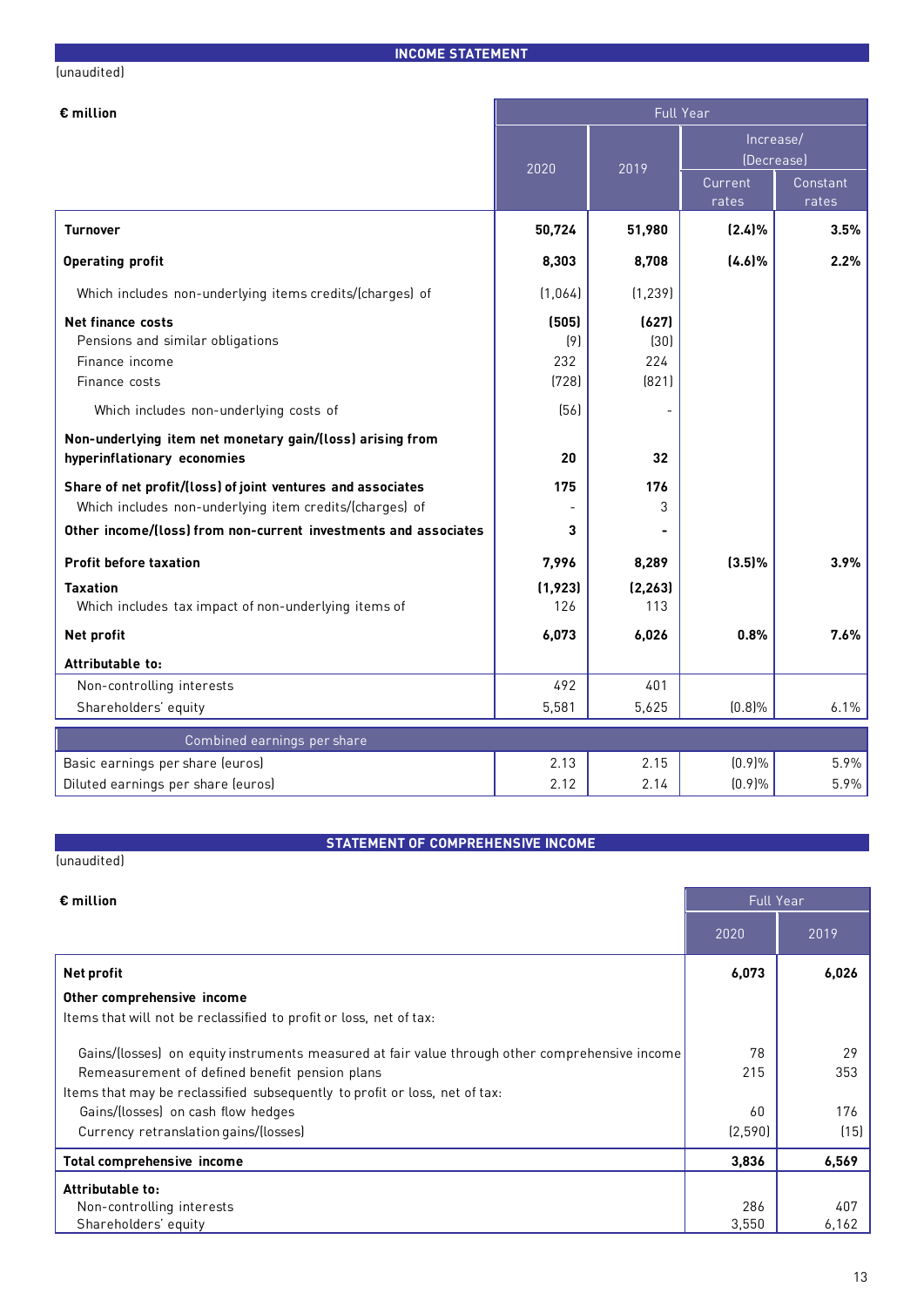### **STATEMENT OF CHANGES IN EQUITY**

| $\epsilon$ million                                        | Called up | Share   | Unification              | Other     | Retained       |              | Non-           | Total    |
|-----------------------------------------------------------|-----------|---------|--------------------------|-----------|----------------|--------------|----------------|----------|
|                                                           | share     | premium | reserve                  | reserves  | profit         | <b>Total</b> | controlling    | equity   |
|                                                           | capital   | account |                          |           |                |              | interest       |          |
| 1 January 2019                                            | 464       | 129     | $\overline{\phantom{a}}$ | (15, 218) | 25,984         | 11,359       | 720            | 12,079   |
| Profit or loss for the period                             |           |         |                          |           | 5,625          | 5,625        | 401            | 6,026    |
| Other comprehensive income, net of tax:                   |           |         |                          |           |                |              |                |          |
| Gains/(losses) on:                                        |           |         |                          |           |                |              |                |          |
| Equity instruments                                        |           |         |                          | 25        |                | 25           | 4              | 29       |
| Cash flow hedges                                          |           |         |                          | 176       |                | 176          |                | 176      |
| Remeasurements of defined benefit                         |           |         |                          |           |                |              |                |          |
| pension plans                                             |           |         |                          |           | 352            | 352          |                | 353      |
| Currency retranslation gains/(losses)                     |           |         | $\frac{1}{2}$            | (18)      | $\overline{2}$ | $[16]$       |                | (15)     |
| Total comprehensive income                                |           |         | $\frac{1}{2}$            | 183       | 5,979          | 6,162        | 407            | 6,569    |
| Dividends on ordinary capital                             |           |         |                          |           | [4, 223]       | (4, 223)     |                | (4, 223) |
| Cancellation of treasury shares <sup>(a)</sup>            | (44)      |         | $\overline{a}$           | 9,416     | (9, 372)       |              |                |          |
| Other movements in treasury shares <sup>(b)</sup>         |           |         | $\overline{a}$           | 64        | (231)          | (167)        |                | [167]    |
| Share-based payment credit <sup>(c)</sup>                 |           |         |                          |           | 151            | 151          |                | 151      |
| Dividends paid to non-controlling interests               |           |         |                          |           |                |              | (435)          | (435)    |
| Currency retranslation gains/(losses) net of tax          |           | 5       | $\overline{a}$           |           |                | 5            |                | 5        |
| Hedging gain/(loss) transferred to non-                   |           |         |                          |           |                |              |                |          |
| financial assets                                          |           |         | $\frac{1}{2}$            | 32        |                | 32           |                | 32       |
| Other movements in equity                                 |           |         | $\overline{\phantom{0}}$ | (51)      | (76)           | (127)        | $\overline{2}$ | (125)    |
| 31 December 2019                                          | 420       | 134     | $\overline{a}$           | (5, 574)  | 18,212         | 13,192       | 694            | 13,886   |
| Profit or loss for the period                             |           |         |                          |           | 5,581          | 5,581        | 492            | 6,073    |
| Other comprehensive income, net of tax:                   |           |         |                          |           |                |              |                |          |
| Gains/(losses) on:                                        |           |         |                          |           |                |              |                |          |
| Equity instruments                                        |           |         |                          | 68        |                | 68           | 10             | 78       |
| Cash flow hedges                                          |           |         |                          | 62        |                | 62           | (2)            | 60       |
| Remeasurements of defined benefit                         |           |         |                          |           |                |              |                |          |
| pension plans                                             |           |         |                          |           | 217            | 217          | (2)            | 215      |
| Currency retranslation gains/(losses)                     |           |         | $\overline{\phantom{0}}$ | (2, 356)  | [22]           | [2, 378]     | (212)          | [2,590]  |
| Total comprehensive income                                |           |         | $\overline{a}$           | [2, 226]  | 5,776          | 3,550        | 286            | 3,836    |
| Dividends on ordinary capital                             |           |         |                          |           | (4, 300)       | (4, 300)     |                | (4,300)  |
| Issue of PLC ordinary shares as part of                   |           |         |                          |           |                |              |                |          |
| Unification <sup>[d]</sup>                                | 51        |         |                          |           | (51)           |              |                |          |
| Cancellation of NV ordinary shares as part                |           |         |                          |           |                |              |                |          |
| of Unification <sup>[d]</sup>                             | [233]     | (20)    |                          |           | 253            |              |                |          |
| Other effects of Unification <sup>(e)</sup>               | (146)     | 73,364  | [73, 364]                | 132       | 14             |              |                |          |
| Movements in treasury shares <sup>(b)</sup>               |           |         |                          | 220       | (158)          | 62           |                | 62       |
| Share-based payment credit <sup>(c)</sup>                 |           |         |                          |           | 108            | 108          |                | 108      |
| Dividends paid to non-controlling interests               |           |         |                          |           |                |              | (559)          | (559)    |
| Currency retranslation gains/(losses) net of              |           | [6]     |                          |           |                | (6)          |                | (6)      |
| tax                                                       |           |         |                          |           |                |              |                |          |
| Hedging gain/(loss) transferred to non-                   |           |         |                          |           |                |              |                |          |
| financial assets                                          |           |         |                          | 10        |                | 10           | 2              | 12       |
| Net gain arising from Horlicks acquisition <sup>[f]</sup> |           |         |                          |           | 2,930          | 2,930        | 1,918          | 4,848    |
| Other movements in equity <sup>(g)</sup>                  |           |         |                          | (44)      | [236]          | (280)        | 48             | [232]    |
| 31 December 2020                                          | 92        | 73,472  | (73, 364)                | (7,482)   | 22,548         | 15,266       | 2,389          | 17,655   |

<sup>(a)</sup> During 2019 254,012,896 NV ordinary shares and 18,660,634 PLC ordinary shares were cancelled. The amount paid to repurchase these shares was initially recognised in other reserves and is transferred to retained profit on cancellation.

(b) Includes purchases and sales of treasury shares, and transfer from treasury shares to retained profit of share-settled schemes arising from prior years and differences between exercise and grant price of share options.

<sup>(c)</sup> The share-based payment credit relates to the non-cash charge recorded against operating profit in respect of the fair value of share options and awards granted to employees.

<sup>(d)</sup> As part of Unification (see note 1 for further details), the shareholders of NV were issued new PLC ordinary shares, and all NV shares in issue were cancelled. The net impact is recognized in retained profit.

<sup>[e]</sup> Includes the reduction of PLC's share capital following the cessation of the Equalisation Agreement. Prior to Unification, a conversion rate of £1= €5.143 was used in accordance with the Equalisation Agreement to translate PLC's share capital. Following Unification, PLC's share capital has been translated using the exchange rate at the date of Unification. To reflect the legal share capital of the PLC company, an increase to share premium of €73,364 million and a debit unification reserve for the same amount have been recorded as there is no change in the net assets of the group. This debit is not a loss as a matter of law.

(f) Consideration for the Main Horlicks Acquisition included the issuance of shares in a group subsidiary, Hindustan Unilever Limited, which resulted in a net gain being recognised within equity. See note 8 for further details.

<sup>(g)</sup> Includes €163 million paid for purchase of the non-controlling interest in Unilever Malaysia.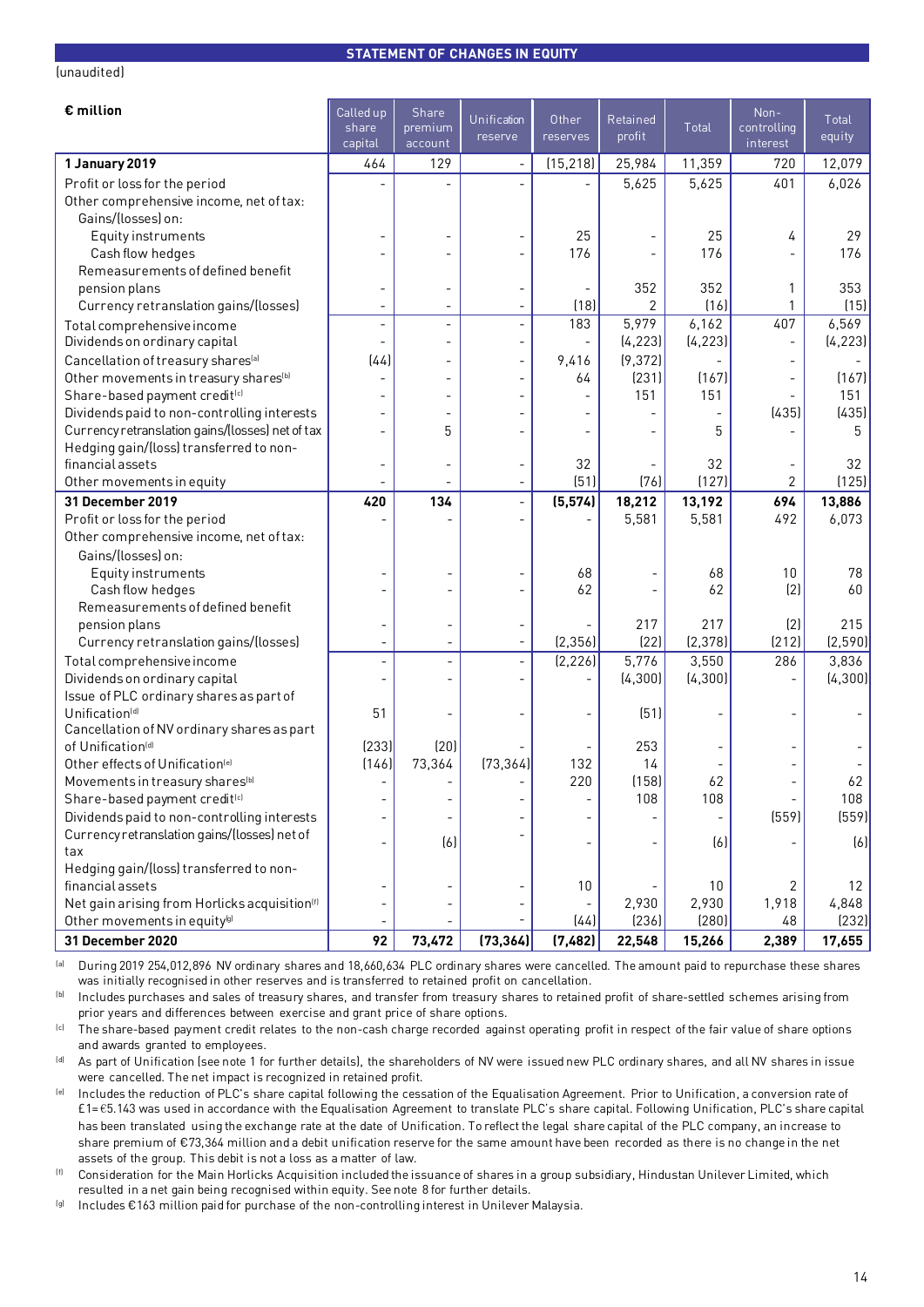| € million                                            | As at          | As at          |
|------------------------------------------------------|----------------|----------------|
|                                                      | 31 December    | 31 December    |
|                                                      | 2020           | 2019           |
| Non-current assets                                   |                |                |
| Goodwill                                             | 18,942         | 18,067         |
| Intangible assets                                    | 15,999         | 12,962         |
| Property, plant and equipment                        | 10,558         | 12,062         |
| Pension asset for funded schemes in surplus          | 2,722          | 2,422          |
| Deferred tax assets                                  | 1,474          | 1,336          |
| Financial assets                                     | 876            | 874            |
| Other non-current assets                             | 931            | 653            |
|                                                      | 51,502         | 48,376         |
| <b>Current assets</b>                                |                |                |
| Inventories                                          | 4,462          | 4,164          |
| Trade and other current receivables                  | 4,939          | 6,695          |
| Current tax assets                                   | 372            | 397            |
| Cash and cash equivalents                            | 5,548          | 4,185          |
| Other financial assets                               | 808            | 907            |
| Assets held for sale                                 | 28             | 82             |
|                                                      | 16,157         | 16,430         |
| <b>Total assets</b>                                  | 67,659         | 64,806         |
| <b>Current liabilities</b>                           |                |                |
|                                                      |                |                |
| <b>Financial liabilities</b>                         | 4,461          | 4,691          |
| Trade payables and other current liabilities         | 14,132         | 14,768         |
| Current tax liabilities                              | 1,451          | 898            |
| Provisions<br>Liabilities held for sale              | 547            | 620            |
|                                                      | 20,592         | 20,978         |
|                                                      |                |                |
| <b>Non-current liabilities</b>                       |                |                |
| Financial liabilities                                | 22,844         | 23,566         |
| Non-current tax liabilities                          | 149            | 182            |
| Pensions and post-retirement healthcare liabilities: |                |                |
| Funded schemes in deficit<br>Unfunded schemes        | 1,109<br>1,326 | 1,157<br>1,461 |
| Provisions                                           | 583            | 664            |
| Deferred tax liabilities                             | 3,166          | 2,573          |
| Other non-current liabilities                        | 235            | 339            |
|                                                      | 29,412         | 29,942         |
|                                                      |                |                |
| <b>Total liabilities</b>                             | 50,004         | 50,920         |
| <b>Equity</b>                                        |                |                |
| Shareholders' equity                                 | 15,266         | 13,192         |
| Non-controlling interests                            | 2,389          | 694            |
| <b>Total equity</b>                                  | 17,655         | 13,886         |
|                                                      |                |                |
| <b>Total liabilities and equity</b>                  | 67,659         | 64,806         |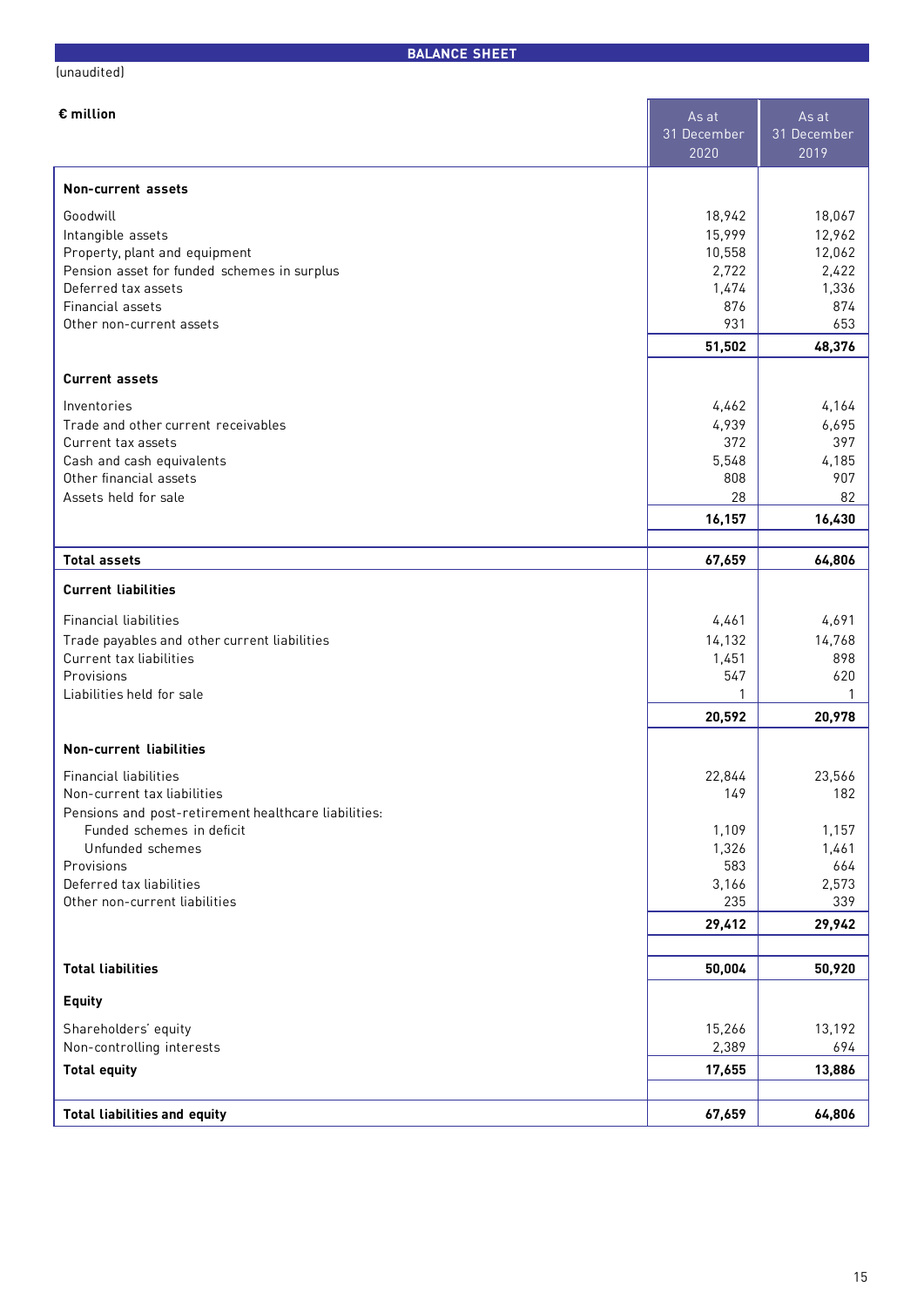# **CASH FLOW STATEMENT**

| $\epsilon$ million                                                                        | <b>Full Year</b> |          |
|-------------------------------------------------------------------------------------------|------------------|----------|
|                                                                                           | 2020             | 2019     |
|                                                                                           |                  |          |
| Net profit                                                                                | 6,073            | 6,026    |
| Taxation                                                                                  | 1,923            | 2,263    |
| Share of net (profit)/loss of joint ventures/associates and other (income)/loss from non- |                  |          |
| current investments and associates                                                        | (178)            | (176)    |
| Net monetary (gain)/loss arising from hyperinflationary economies                         | (20)             | (32)     |
| Net finance costs                                                                         | 505              | 627      |
| <b>Operating profit</b>                                                                   | 8,303            | 8,708    |
|                                                                                           |                  |          |
| Depreciation, amortisation and impairment                                                 | 2,018            | 1,982    |
| Changes in working capital                                                                | 680              | (9)      |
| Pensions and similar obligations less payments                                            | (182)            | (260)    |
| Provisions less payments                                                                  | (53)             | 7        |
| Elimination of (profits)/losses on disposals                                              | 60               | 60       |
| Non-cash charge for share-based compensation                                              | 108              | 151      |
| Other adjustments                                                                         | (1)              | 2        |
| <b>Cash flow from operating activities</b>                                                | 10,933           | 10,641   |
| Income tax paid                                                                           | (1, 875)         | (2, 532) |
| Net cash flow from operating activities                                                   | 9,058            | 8,109    |
|                                                                                           |                  |          |
| Interest received                                                                         | 169              | 146      |
| Net capital expenditure                                                                   | [932]            | (1,429)  |
| Other acquisitions and disposals                                                          | (1, 387)         | (945)    |
| Other investing activities                                                                | 669              | (9)      |
|                                                                                           |                  |          |
| Net cash flow (used in)/from investing activities                                         | (1,481)          | (2, 237) |
|                                                                                           |                  |          |
| Dividends paid on ordinary share capital                                                  | (4, 279)         | (4, 209) |
| Interest paid                                                                             | (624)            | (694)    |
| Change in financial liabilities                                                           | (181)            | 901      |
| Other movements on treasury shares                                                        |                  | (201)    |
| Other financing activities                                                                | (720)            | (464)    |
| Net cash flow (used in)/from financing activities                                         | (5,804)          | (4,667)  |
|                                                                                           |                  |          |
|                                                                                           |                  |          |
| Net increase/(decrease) in cash and cash equivalents                                      | 1,773            | 1,205    |
| Cash and cash equivalents at the beginning of the period                                  | 4,116            | 3,090    |
| Effect of foreign exchange rate changes                                                   | (414)            | (179)    |
| Cash and cash equivalents at the end of the period                                        | 5,475            | 4,116    |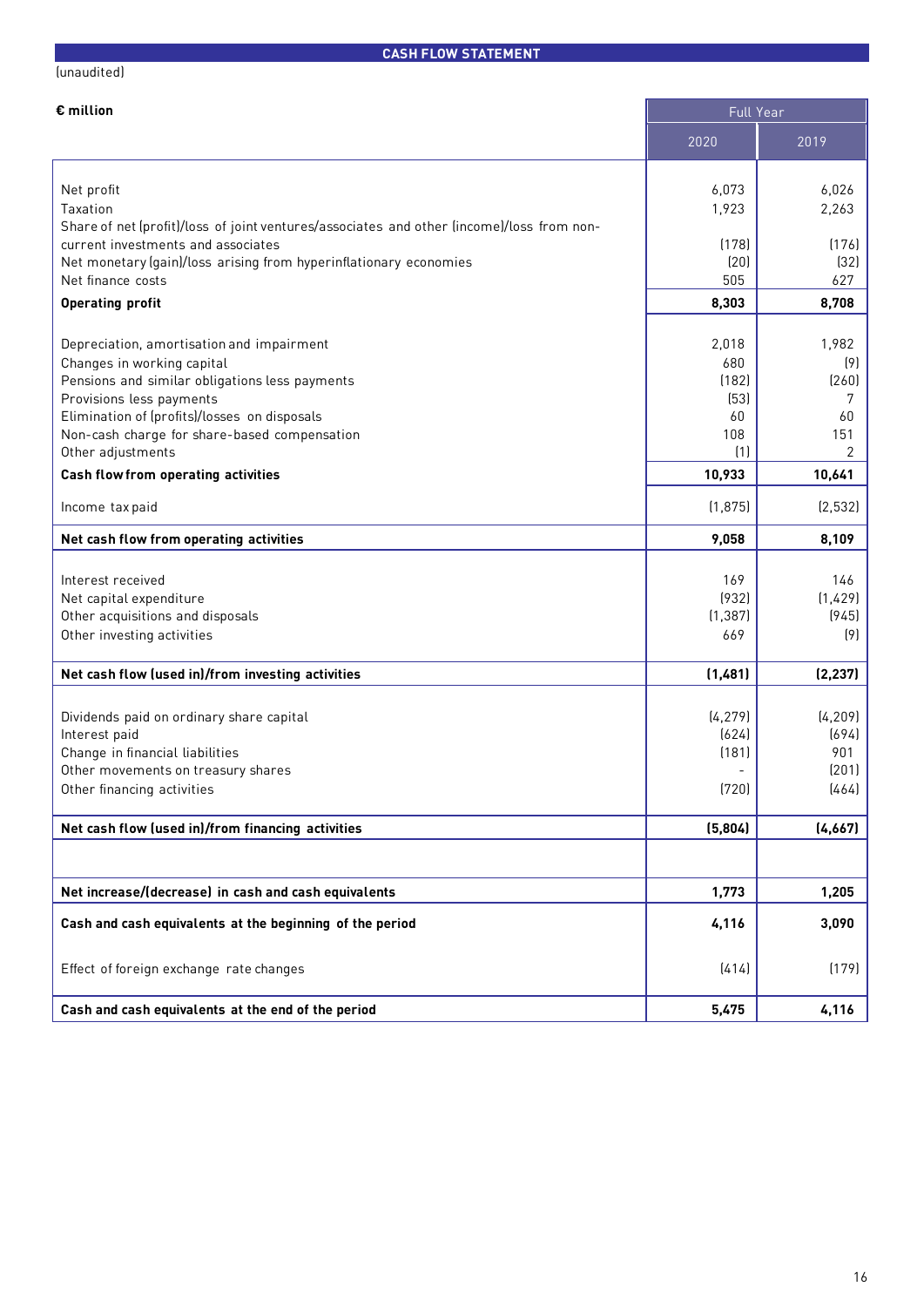### **1 ACCOUNTING INFORMATION AND POLICIES**

The accounting policies adopted are the same as those which were applied for the previous financial year, except as set out below. The condensed preliminary financial statements are based on international accounting standards in conformity with the requirements of the Companies Act 2006, international financial reporting standards (IFRS) adopted pursuant to Regulation (EC) No 1606/2002 as it applies in the European Union and IFRS as issued by the International Accounting Standards Board.

The condensed financial statements are shown at current exchange rates, while percentage year-on-year changes are shown at both current and constant exchange rates to facilitate comparison. The income statement on page 13, the statement of comprehensive income on page 13, the statement of changes in equity on page 14 and the cash flow statement on page 16 are translated at exchange rates current in each period. The balance sheet on page 15 is translated at period-end rates of exchange.

The condensed financial statements attached do not constitute the full financial statements within the meaning of Section 434 of the UK Companies Act 2006, which will be finalised and delivered to the Registrar of Companies in due course. Full accounts for Unilever for the year ended 31 December 2019 have been delivered to the Registrar of Companies; the auditors' reports on these accounts were unqualified, did not include a reference to any matters by way of emphasis and did not contain a statement under Section 498 (2) or Section 498 (3) of the UK Companies Act 2006.

### **Unification**

On 29 November 2020, the Group reorganised under Unilever PLC ("PLC") as its single parent company. This reorganisation is referred to as "Unification" in the condensed financial statements.

Prior to 29 November 2020, the Group operated with two parent companies, Unilever N.V. ("NV") and Unilever PLC ("PLC"), who together with the group companies operated as a single economic entity. NV and PLC had the same Directors and were linked by a series of agreements, including an Equalisation Agreement, which were designed so that the positions of the shareholders of both companies were as closely as possible as if they held shares in a single company. NV and PLC together formed a single reporting entity for the purposes of presenting consolidated financial statements and group companies included in the consolidation included those companies controlled by NV or PLC.

Following Unification, all group companies are now controlled solely by PLC. There is no change to the companies included in the group as a result of Unification, other than NV ceasing to exist.

Unification was implemented through a Cross-Border Merger, as a result of which (i) PLC acquired all of the assets, liabilities and legal relationships of NV by universal succession of title; (ii) NV was dissolved; and (iii) PLC issued and allotted shares in its capital to former NV shareholders, except for a very small number of NV shareholders that chose to receive cash instead of PLC shares. The shareholders of NV received one new PLC share in exchange for each NV share held, consistent with the 1 to 1 equalisation ratio as set out in the Equalisation Agreement.

The transfer of assets and liabilities from NV to PLC that occurred as part of the Cross-Border Merger was within the Group so there is no revaluation of these assets and liabilities in the consolidated financial statements. The only impact to the consolidated balance sheet from Unification is within equity due to the cancellation of NV shares and issuance of PLC shares.

### **Basis of consolidation**

Group companies included in the consolidated financial statements for 2020 are PLC and all subsidiary undertakings, which are those entities controlled by PLC. Control exists when the Group has the power to direct the activities of an entity so as to affect the return on investment.

Due to the operational and contractual arrangements referred to above, prior to Unification NV and PLC formed a single reporting entity for the purposes of presenting consolidated financial statements. Accordingly, group companies included in the comparative information provided in the consolidated financial statements, for 2019, are PLC and NV and those companies controlled by NV or PLC during those years.

The net assets and results of acquired businesses are included in the consolidated financial statements from their respective dates of acquisition, being the date on which the Group obtains control. As noted above, Unification did not cause the acquisition by the Group of any new business. All companies controlled by NV before Unification are included in the group consolidation for the year ending 31 December 2020 and they were already group companies prior to Unification.

Intra-group transactions and balances are eliminated.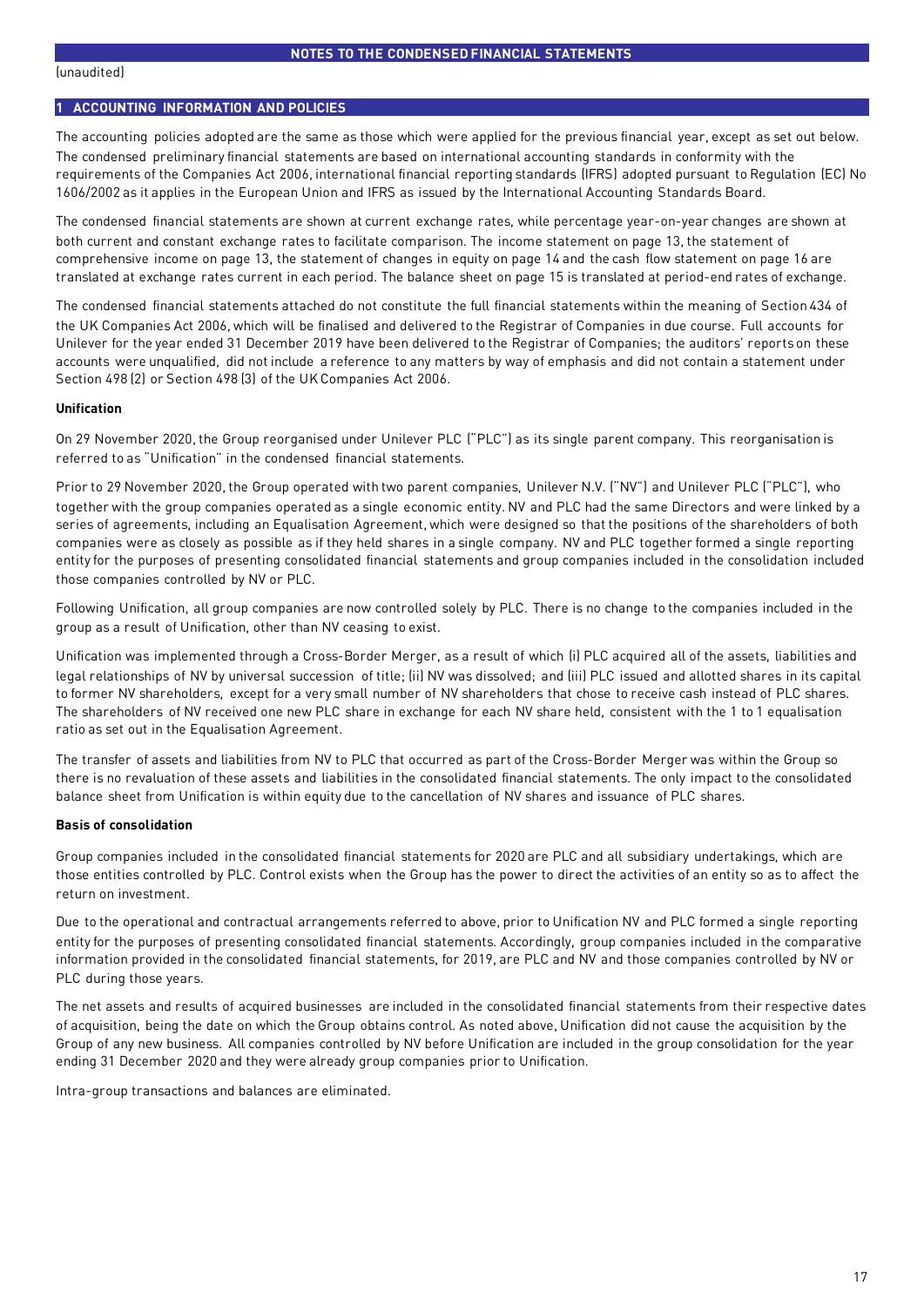### **1 ACCOUNTING INFORMATION AND POLICIES (continued)**

### **New accounting standards**

### *Interest Rate Benchmark Reform - Amendments to IFRS 9, IAS 39 and IFRS 7*

The Group has adopted the amendments that modify specific hedge accounting requirements to allow entities to continue to forecast future cash flows assuming that the interest rate benchmark will continue despite ongoing reviews of interest rate benchmark reform. As a result, there is no requirement for an entity to discontinue hedge relationships or to reassess the economic relationships between hedged items and hedging instruments as a result of the uncertainties of the interest rate benchmark reform. The Group does not have material derivatives that refer to an interest rate benchmark so these amendments do not have a material impact on Unilever.

### **2 SIGNIFICANT ITEMS WITHIN THE INCOME STATEMENT**

### **Non-underlying items**

These include non-underlying items within operating profit and non-underlying items not in operating profit but within net profit: • **Non-underlying items within operating profit** are gains or losses on business disposals, acquisition and disposal related

- costs, restructuring costs, impairment and other items within operating profit classified here due to their nature and frequency.
- **Non-underlying items not in operating profit but within net profit** are net monetary gain/(loss) arising from hyperinflationary economies and significant and unusual items in net finance cost, share of profit/(loss) of joint ventures and associates and taxation.

Restructuring costs are charges associated with activities planned by management that significantly change either the scope of the business or the manner in which it is conducted.

| $\epsilon$ million                                                                                                                                            |         | <b>Full Year</b> |  |  |
|---------------------------------------------------------------------------------------------------------------------------------------------------------------|---------|------------------|--|--|
|                                                                                                                                                               | 2020    | 2019             |  |  |
| Acquisition and disposal-related credits/(costs)                                                                                                              | (69)    | (132)            |  |  |
| Gain/(loss) on disposal of group companies <sup>[a]</sup>                                                                                                     | 8       | 70               |  |  |
| Restructuring costs <sup>[b]</sup>                                                                                                                            | (916)   | (1, 159)         |  |  |
| Impairments <sup>[c]</sup><br>Other <sup>[d]</sup>                                                                                                            | (87)    | (18)             |  |  |
| Non-underlying items within operating profit before tax                                                                                                       | (1,064) | (1, 239)         |  |  |
| Tax on non-underlying items within operating profit                                                                                                           | 272     | 309              |  |  |
| Non-underlying items within operating profit after tax                                                                                                        | (792)   | (930)            |  |  |
|                                                                                                                                                               |         |                  |  |  |
| Share of gain on disposal of spreads business in Portugal joint venture<br>Interest related to the UK tax audit of intangible income and centralised services | (56)    | 3                |  |  |
| Net monetary gain arising from hyperinflationary economies                                                                                                    | 20      | 32               |  |  |
| Non-underlying items not in operating profit but within net profit before tax                                                                                 | (36)    | 35               |  |  |
| Tax impact of non-underlying items not in operating profit but within net profit:                                                                             |         |                  |  |  |
| Taxes related to share buyback as part of Unification                                                                                                         | (30)    |                  |  |  |
| Taxes related to the UK tax audit of intangible income and centralised services                                                                               | (53)    |                  |  |  |
| Taxes related to the reorganisation of our European business                                                                                                  | (58)    | (175)            |  |  |
| Hyperinflation adjustment for Argentina deferred tax                                                                                                          | (5)     | (21)             |  |  |
| Non-underlying items not in operating profit but within net profit after tax                                                                                  | (182)   | (161)            |  |  |
| Non-underlying items after tax <sup>(e)</sup>                                                                                                                 | (974)   | (1,091)          |  |  |
| Attributable to:                                                                                                                                              |         |                  |  |  |
| Non-controlling interests                                                                                                                                     | (23)    | (28)             |  |  |
| Shareholders' equity                                                                                                                                          | (951)   | (1,063)          |  |  |

(a) 2020 gain relates to a laundry bar business disposal. 2019 includes a gain of  $\epsilon$ 57 million relating to the disposal of Alsa.<br>(b) Bestructuring costs are comprised of various supply chain ontimisation projects and or

Restructuring costs are comprised of various supply chain optimisation projects and organisational change programmes across markets.

(c) 2019 includes a charge of €18 million relating to an impairment of goodwill for a local business classified to held for sale.

(d) 2020 includes a charge of €87 million for litigation matters in relation to investigations by national competition authorities including those within Turkey and France.

<sup>(e)</sup> Non-underlying items after tax is calculated as non-underlying items within operating profit after tax plus non-underlying items not in operating profit but within net profit after tax.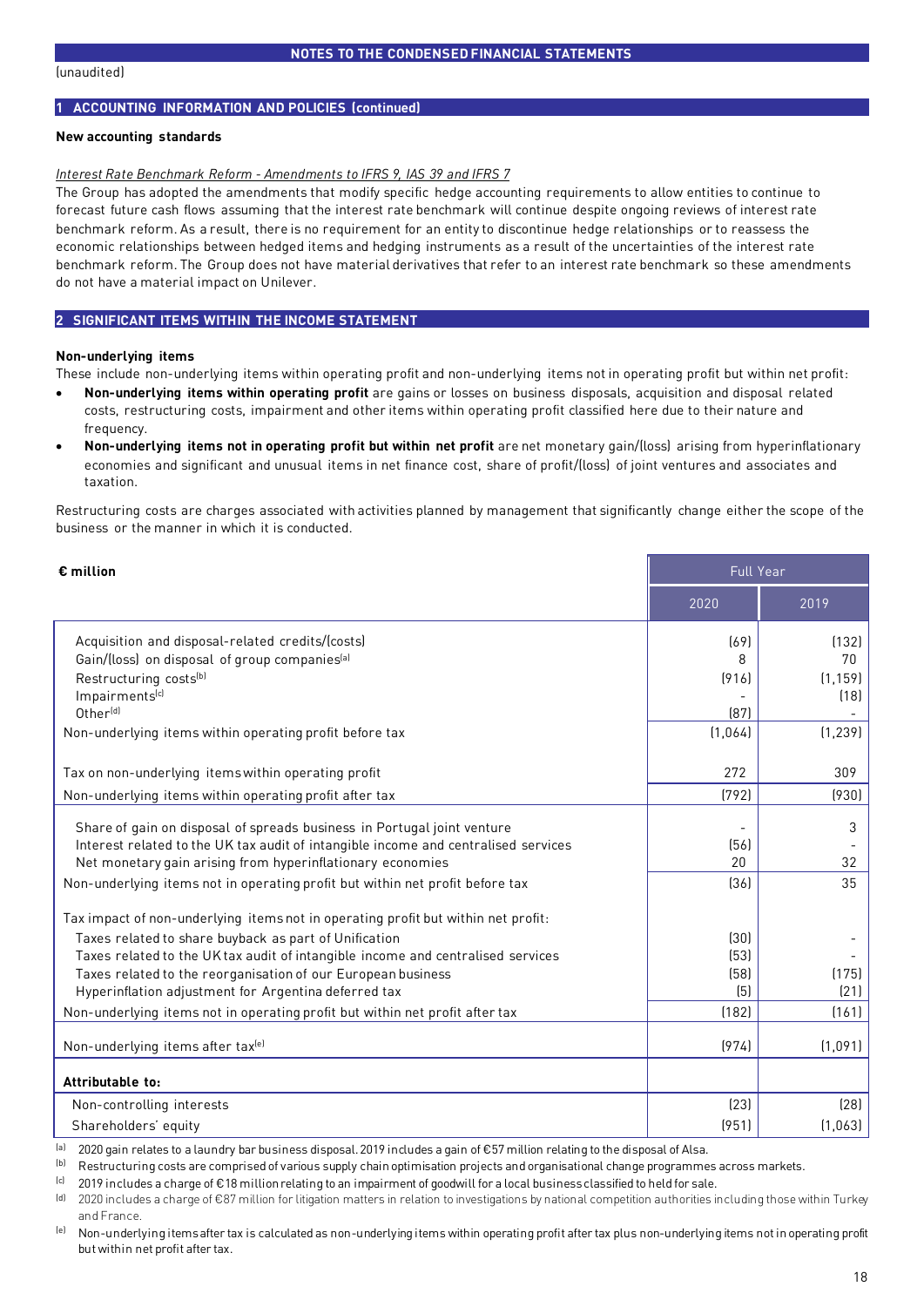# **3 SEGMENT INFORMATION – DIVISIONS**

| <b>Fourth Quarter</b>                                  | Beauty &<br>Personal<br>Care | Home.<br>Care | Foods &<br>Refreshment | Total  |
|--------------------------------------------------------|------------------------------|---------------|------------------------|--------|
|                                                        |                              |               |                        |        |
| Turnover $(\epsilon$ million)<br>2019                  |                              |               |                        |        |
|                                                        | 5,588                        | 2,724         | 4,326                  | 12,638 |
| 2020                                                   | 5,176                        | 2,547         | 4,379                  | 12,102 |
| Change [%]                                             | (7.4)                        | (6.5)         | 1.2                    | (4.2)  |
| Impact of:                                             |                              |               |                        |        |
| Acquisitions (%)                                       | 0.8                          |               | 3.8                    | 1.7    |
| Disposals (%)                                          |                              | (0.3)         | [0.4]                  | (0.2)  |
| Currency-related items (%), of which:                  | (9.5)                        | (10.5)        | (7.1)                  | (8.7)  |
| Exchange rates changes (%)                             | (9.6)                        | (10.7)        | (8.1)                  | (9.2)  |
| Extreme price growth in hyperinflationary markets* (%) | 0.1                          | 0.3           | 1.0                    | 0.5    |
| Underlying sales growth (%)                            | 1.5                          | 4.7           | 5.4                    | 3.5    |
| Price* [%]                                             | 0.3                          | (1.4)         | 1.0                    | 0.2    |
| Volume (%)                                             | 1.2                          | 6.2           | 4.3                    | 3.3    |

| <b>Full Year</b>                                       | Beauty &<br>Personal<br>Care | Home<br>Care     | Foods &<br>Refreshment | Total            |
|--------------------------------------------------------|------------------------------|------------------|------------------------|------------------|
| Turnover (€ million)                                   |                              |                  |                        |                  |
| 2019                                                   |                              |                  |                        |                  |
| 2020                                                   | 21,868<br>21,124             | 10,825<br>10,460 | 19,287<br>19,140       | 51,980<br>50,724 |
| Change [%]                                             | (3.4)                        | (3.4)            | [0.8]                  | (2.4)            |
| Impact of:                                             |                              |                  |                        |                  |
| Acquisitions (%)                                       | 0.9                          | 0.2              | 2.7                    | 1.4              |
| Disposals (%)                                          | $\overline{\phantom{a}}$     | [0.2]            | [0.4]                  | (0.2)            |
| Currency-related items (%), of which:                  | (5.4)                        | (7.5)            | (4.2)                  | (5.4)            |
| Exchange rate changes (%)                              | (5.6)                        | (7.8)            | (4.6)                  | (5.7)            |
| Extreme price growth in hyperinflationary markets* (%) | 0.2                          | 0.3              | 0.5                    | 0.3              |
| Underlying sales growth [%]                            | 1.2                          | 4.5              | 1.3                    | 1.9              |
|                                                        |                              |                  |                        |                  |
| Price* (%)                                             |                              | [0.6]            | 1.1                    | 0.3              |
| Volume [%]                                             | 1.2                          | 5.1              | 0.1                    | 1.6              |
| Operating profit (€ million)                           |                              |                  |                        |                  |
| 2019                                                   | 4,520                        | 1,377            | 2,811                  | 8,708            |
| 2020                                                   | 4,311                        | 1,243            | 2,749                  | 8,303            |
| Underlying operating profit $(\epsilon$ million)       |                              |                  |                        |                  |
| 2019                                                   | 4,960                        | 1,605            | 3,382                  | 9,947            |
| 2020                                                   | 4,591                        | 1,519            | 3,257                  | 9,367            |
| Operating margin [%]                                   |                              |                  |                        |                  |
| 2019                                                   | 20.7                         | 12.7             | 14.6                   | 16.8             |
| 2020                                                   | 20.4                         | 11.9             | 14.4                   | 16.4             |
| Underlying operating margin [%]                        |                              |                  |                        |                  |
| 2019                                                   | 22.7                         | 14.8             | 17.5                   | 19.1             |
| 2020                                                   | 21.7                         | 14.5             | 17.0                   | 18.5             |

\* Underlying price growth in excess of 26% per year in hyperinflationary economies has been excluded when calculating the price growth in the tables above, and an equal and opposite amount is shown as extreme price growth in hyperinflationary markets.

Turnover growth is made up of distinct individual growth components namely underlying sales, currency impact, acquisitions and disposals. Turnover growth is arrived at by multiplying these individual components on a compounded basis as there is a currency impact on each of the other components. Accordingly, turnover growth is more than just the sum of the individual components.

Underlying operating profit represents our measure of segment profit or loss as it is the primary measure used for the purpose of making decisions about allocating resources and assessing performance of segments. Underlying operating margin is calculated as underlying operating profit divided by turnover.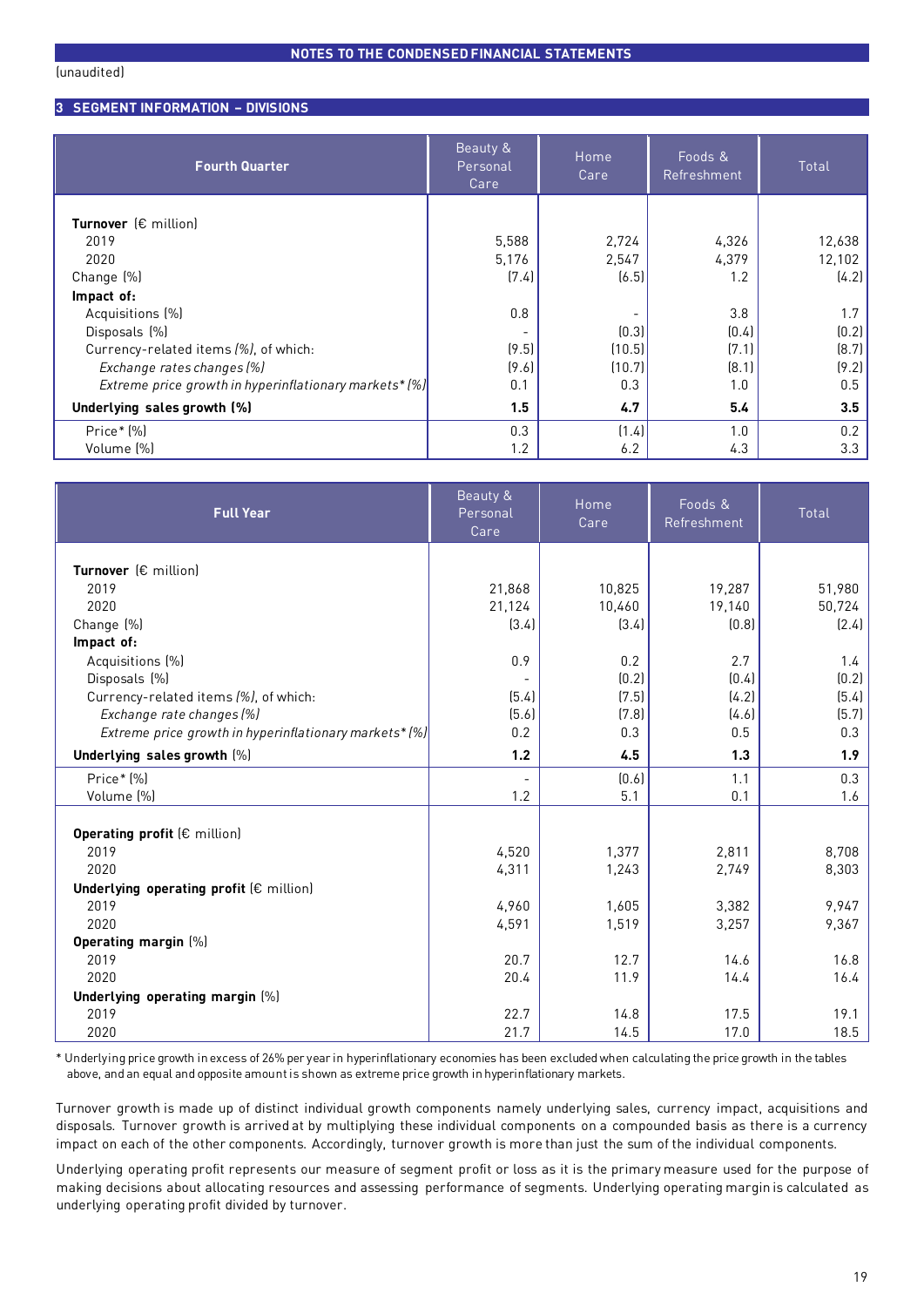# **4 SEGMENT INFORMATION – GEOGRAPHICAL AREA**

| <b>Fourth Quarter</b>                                  | Asia /<br>AMET/<br><b>RUB</b> | <b>The</b><br>Americas | Europe | Total  |
|--------------------------------------------------------|-------------------------------|------------------------|--------|--------|
| <b>Turnover</b> $\in$ million)                         |                               |                        |        |        |
| 2019                                                   | 5,866                         | 4,181                  | 2,591  | 12,638 |
| 2020                                                   | 5,649                         | 3,884                  | 2,569  | 12,102 |
| Change [%]                                             | (3.7)                         | (7.1)                  | (0.8)  | (4.2)  |
| Impact of:                                             |                               |                        |        |        |
| Acquisitions (%)                                       | 3.0                           | 1.0                    |        | 1.7    |
| Disposals (%)                                          | (0.2)                         | (0.3)                  | (0.1)  | [0.2]  |
| Currency-related items (%), of which:                  | [8.6]                         | (13.5)                 | (1.5)  | (8.7)  |
| Exchange rates changes (%)                             | (8.8)                         | (14.3)                 | (1.5)  | (9.2)  |
| Extreme price growth in hyperinflationary markets* (%) | 0.3                           | 1.0                    |        | 0.5    |
| Underlying sales growth [%]                            | 2.6                           | 6.5                    | 0.8    | 3.5    |
| Price* (%)                                             | 0.5                           | 0.5                    | (1.1)  | 0.2    |
| Volume (%)                                             | 2.1                           | 6.0                    | 1.8    | 3.3    |

| <b>Full Year</b>                                       | Asia /<br>AMET/<br><b>RUB</b> | The<br>Americas |                | Total          |
|--------------------------------------------------------|-------------------------------|-----------------|----------------|----------------|
| Turnover (€ million)                                   |                               |                 |                |                |
| 2019                                                   | 24,129                        | 16,482          | 11,369         | 51,980         |
| 2020                                                   | 23,440                        | 16,080          | 11,204         | 50,724         |
| Change [%]                                             | (2.9)                         | (2.4)           | (1.5)          | (2.4)          |
| Impact of:                                             |                               |                 |                |                |
| Acquisitions (%)                                       | 2.2                           | 1.0             | 0.3            | 1.4            |
| Disposals (%)                                          | (0.1)                         | (0.2)           | (0.2)          | [0.2]          |
| Currency- related items (%), of which:                 | (5.1)                         | (8.9)           | (0.5)          | (5.4)          |
| Exchange rates changes (%)                             | (5.3)                         | (9.5)           | (0.5)          | (5.7)          |
| Extreme price growth in hyperinflationary markets* (%) | 0.2                           | 0.7             |                | 0.3            |
| Underlying sales growth [%]                            | 0.4                           | 6.2             | (1.0)          | 1.9            |
| Price* [%]                                             | 0.4                           | 1.1             | (1.2)          | 0.3            |
| Volume [%]                                             |                               | 5.1             | 0.2            | 1.6            |
|                                                        |                               |                 |                |                |
| Operating profit (€ million)                           |                               |                 |                |                |
| 2019<br>2020                                           | 4,418<br>4,137                | 2,683<br>2,723  | 1,607<br>1,443 | 8,708<br>8,303 |
|                                                        |                               |                 |                |                |
| Underlying operating profit (€ million)                |                               |                 |                |                |
| 2019                                                   | 4,857                         | 3,078           | 2,012          | 9,947          |
| 2020                                                   | 4,546                         | 2,973           | 1,848          | 9,367          |
| Operating margin [%]                                   |                               |                 |                |                |
| 2019                                                   | 18.3                          | 16.3            | 14.1           | 16.8           |
| 2020                                                   | 17.6                          | 16.9            | 12.9           | 16.4           |
| Underlying operating margin [%]                        |                               |                 |                |                |
| 2019                                                   | 20.1                          | 18.7            | 17.7           | 19.1           |
| 2020                                                   | 19.4                          | 18.5            | 16.5           | 18.5           |

\* Underlying price growth in excess of 26% per year in hyperinflationary economies has been excluded when calculating the price growth in the tables above, and an equal and opposite amount is shown as extreme price growth in hyperinflationary markets.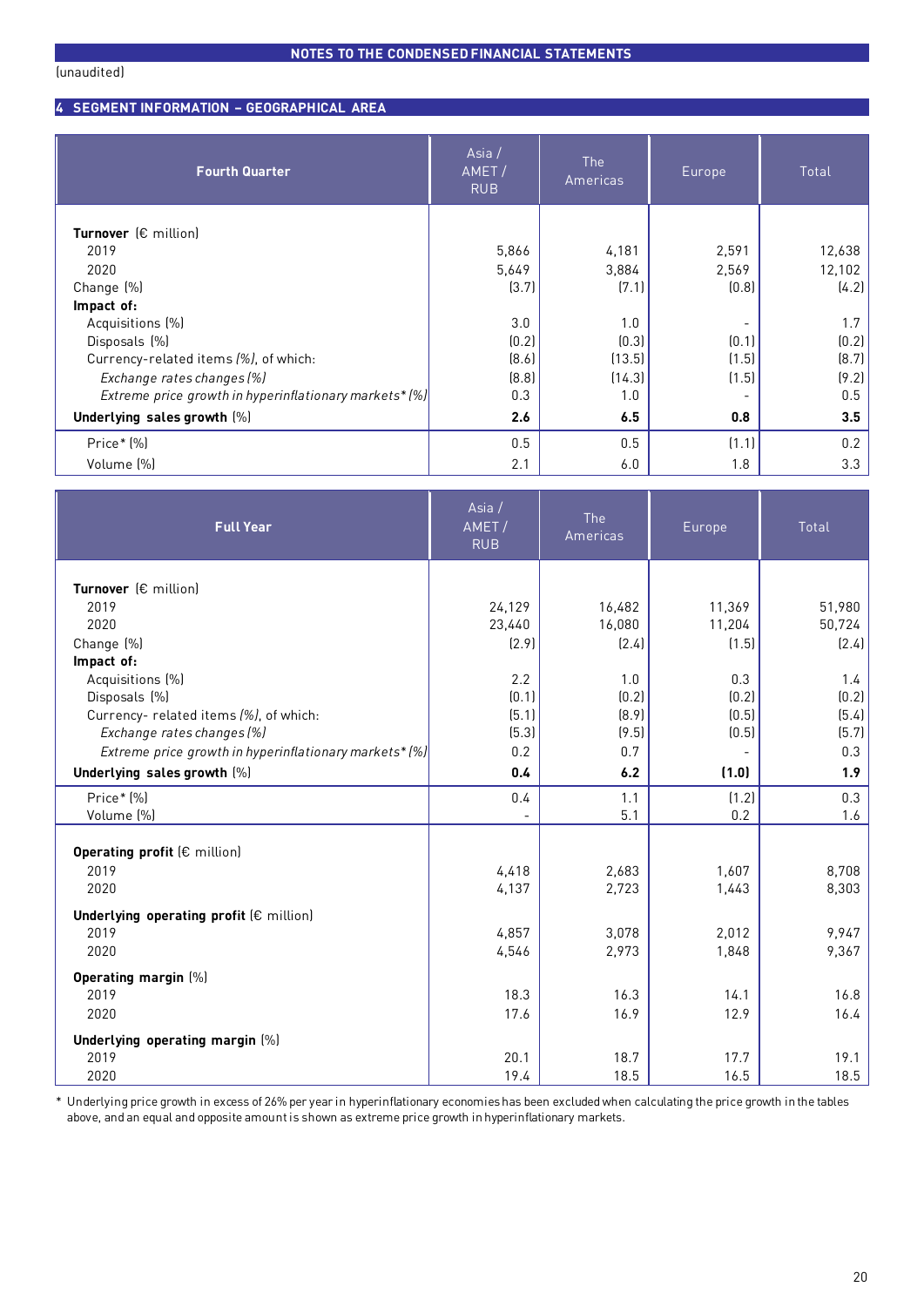## **5 TAXATION**

The effective tax rate for 2020 is 24.6%, compared with the 2019 rate of 27.9%. The decrease was primarily driven by structural reductions in Indian and Indonesian tax rates; tax settlements and other one-off benefits; and replacement of Indian distribution tax with a dividend withholding tax.

Tax effects of components of other comprehensive income were as follows:

| $\epsilon$ million                              | Full Year 2020       |                            |              | Full Year 2019       |                            |              |
|-------------------------------------------------|----------------------|----------------------------|--------------|----------------------|----------------------------|--------------|
|                                                 | <b>Before</b><br>tax | Tax<br>(charge)/<br>credit | After<br>tax | <b>Before</b><br>tax | Tax<br>(charge)/<br>credit | After<br>tax |
| Gains/(losses) on:                              |                      |                            |              |                      |                            |              |
| Equity instruments at fair value through other  |                      |                            |              |                      |                            |              |
| comprehensive income                            | 77                   |                            | 78           | 35                   | (6)                        | 29           |
| Cash flow hedges                                | 87                   | (27)                       | 60           | 198                  | (22)                       | 176          |
| Remeasurements of defined benefit pension plans | 250                  | (35)                       | 215          | 381                  | (28)                       | 353          |
| Currency retranslation gains/(losses)           | [2,646]              | 56                         | (2,590)      | <sub>6</sub>         | (21)                       | (15)         |
| Other comprehensive income                      | (2, 232)             | (5)                        | (2, 237)     | 620                  | (77)                       | 543          |

### **6 COMBINED EARNINGS PER SHARE**

The combined earnings per share calculations are based on the average number of share units representing the combined ordinary shares of NV and PLC in issue during the period, less the average number of shares held as treasury shares.

In calculating diluted earnings per share and underlying earnings per share, a number of adjustments are made to the number of shares, principally the exercise of share plans by employees.

Earnings per share for total operations for the twelve months were calculated as follows:

|                                                                                                                                                                                                                                       | 2020    | 2019                        |
|---------------------------------------------------------------------------------------------------------------------------------------------------------------------------------------------------------------------------------------|---------|-----------------------------|
| <b>Combined EPS - Basic</b>                                                                                                                                                                                                           |         |                             |
| Net profit attributable to shareholders' equity ( $\epsilon$ million)                                                                                                                                                                 | 5,581   | 5,625                       |
| Average number of shares (millions of share units)[a]                                                                                                                                                                                 | 2,620.3 | 2,616.8                     |
| Combined EPS - basic $(\epsilon)$                                                                                                                                                                                                     | 2.13    | 2.15                        |
|                                                                                                                                                                                                                                       |         |                             |
| <b>Combined EPS - Diluted</b>                                                                                                                                                                                                         |         |                             |
| Net profit attributable to shareholders' equity ( $\epsilon$ million)                                                                                                                                                                 | 5.581   | 5,625                       |
| $\mathbf{A}$ and $\mathbf{A}$ are a set of the set of the set of the set of the set of the set of the set of the set of the set of the set of the set of the set of the set of the set of the set of the set of the set of the set of | 0.1000  | $\sim$ $\sim$ $\sim$ $\sim$ |

| $\sim$ . The contracts is denoted to be a contracted by a contract of the contracted by $\sim$ |         | $\sim$ . $\sim$ . |
|------------------------------------------------------------------------------------------------|---------|-------------------|
| $^{\shortmid}$ Adjusted average number of shares (millions of share units) $^{\text{(a)}}$     | 2,629.8 | 2.626.7           |
| $^\textsf{I}$ Combined EPS – diluted (€) $^\textsf{I}$                                         |         | 2.14              |
|                                                                                                |         |                   |

| <b>Underlying EPS</b>                                                                     |         |         |
|-------------------------------------------------------------------------------------------|---------|---------|
| Net profit attributable to shareholders' equity ( $\epsilon$ million)                     | 5,581   | 5,625   |
| Post tax impact of non-underlying items attributable to shareholders' equity (see note 2) | 951     | 1.063   |
| Underlying profit attributable to shareholders' equity                                    | 6,532   | 6,688   |
| Adjusted average number of shares (millions of share units) <sup>(a)</sup>                | 2,629.8 | 2,626.7 |
| Underlying EPS - diluted $(\epsilon)$                                                     | 2.48    | 2.55    |

<sup>(a)</sup> In the calculation of the weighted average number of share units, NV shares are included only for the period they were issued, until 29 November 2020. Following Unification (see note 1 for more information on Unification), all NV shares were cancelled and the shareholders of NV were issued PLC ordinary shares on a 1:1 ratio. Accordingly, there is no significant impact on the calculation of average number of share units.

In calculating underlying earnings per share, net profit attributable to shareholders' equity is adjusted to eliminate the post-tax impact of non-underlying items.

During the period the following movements in shares have taken place:

|                                                               | Millions |
|---------------------------------------------------------------|----------|
| Number of shares at 31 December 2019 (net of treasury shares) | 2.616.8  |
| Net movements in shares under incentive schemes               |          |
| Number of shares at 31 December 2020                          |          |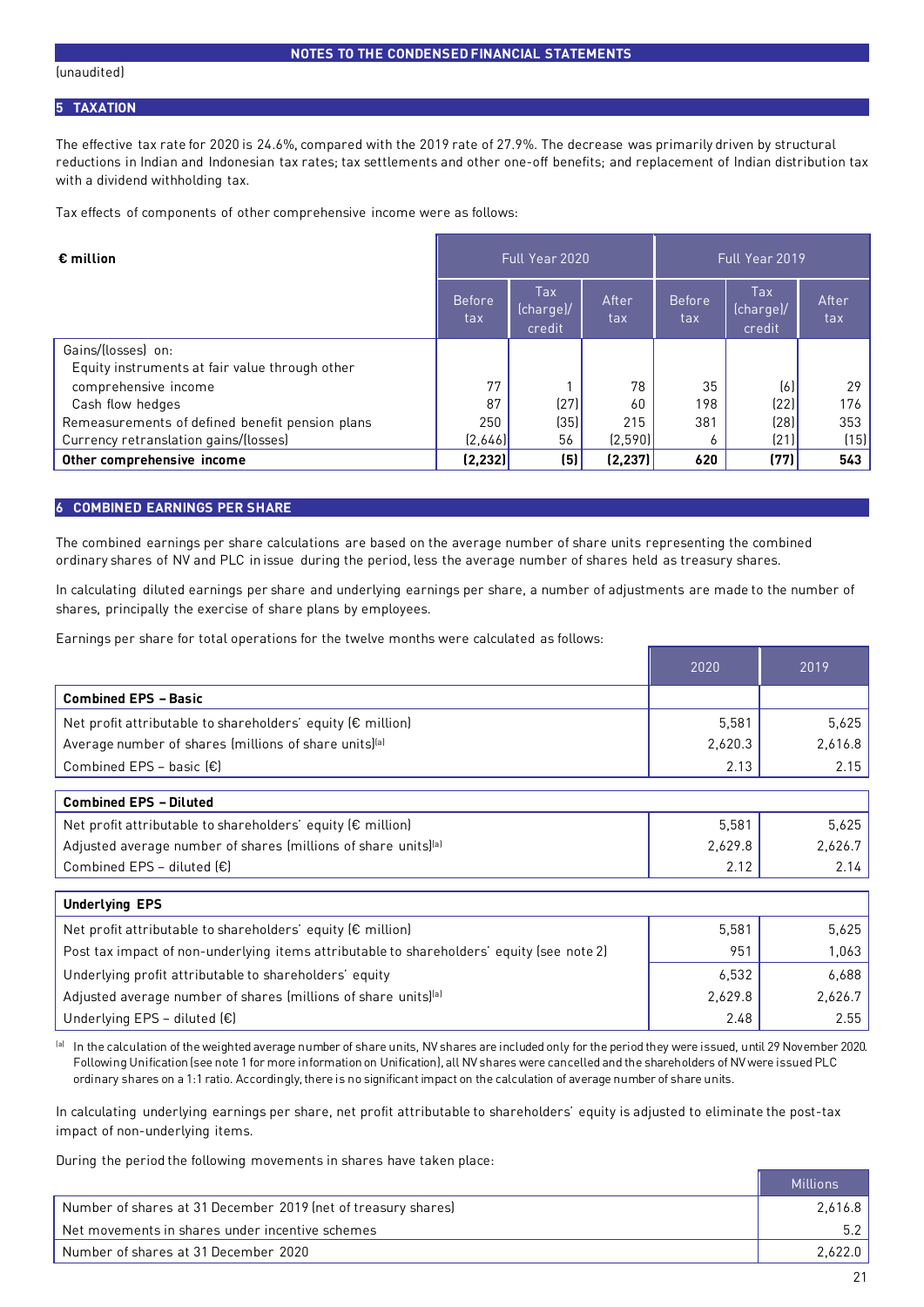### **7 ORDINARY SHARE CAPITAL**

Following implementation of Unification (see note 1 for more information on Unification), PLC is now the single parent company of the Unilever Group. Under the terms of Unification, all the NV ordinary shares were cancelled and NV shareholders received one new PLC ordinary share in exchange for each NV share owned. Unification resulted in the issue of 1,460,713,122 new PLC ordinary shares. As at 31 December 2020 2,629,243,772 PLC ordinary shares were in issue and no NV ordinary shares were in issue.

### **8 ACQUISITIONS AND DISPOSALS**

In 2020 the Group completed the business acquisitions and disposals as listed below. In each case 100% of the businesses were acquired unless stated otherwise. Total consideration for 2020 acquisitions is €6,337 million (2019: €1,167 million for acquisitions completed during that year). Total consideration for 2020 disposals is €35 million (2019: €169 million for disposals completed during that year).

| Deal completion date | Acquired/Disposed business                                                                                                                                                                                                                                                                                                                                                                 |
|----------------------|--------------------------------------------------------------------------------------------------------------------------------------------------------------------------------------------------------------------------------------------------------------------------------------------------------------------------------------------------------------------------------------------|
| 1 April 2020         | Acquired the health food drinks business of GlaxoSmithKline plc in India and 20 other predominantly<br>Asian markets ("the Main Horlicks Acquisition"). The acquisition added leading brands such as Horlicks<br>and Boost in certain markets, increasing Unilever's presence in functional nutrition. As a significant<br>acquisition for the Group, further details are disclosed below. |
| 25 June 2020         | Acquired Vwash, a leading intimate hygiene business in India. The acquisition complements our beauty<br>and personal care portfolio and increase our presence in fast-growing segments in India.                                                                                                                                                                                           |
| 30 June 2020         | The Group acquired 82% of GlaxoSmithKline Bangladesh Limited, a health food drink business in<br>Bangladesh. The Bangladesh Horlicks Acquisition was a separate transaction to the Main Horlicks<br>Acquisition.                                                                                                                                                                           |
| 15 July 2020         | Sold the ice cream business in Chile to Carozzi.                                                                                                                                                                                                                                                                                                                                           |
| 1 October 2020       | Acquired Liquid IV, a US-based health-science nutrition and wellness company, known for its portfolio<br>of electrolyte drink mixes that enhance rapid hydration. This acquisition increases our presence in<br>functional nutrition.                                                                                                                                                      |
| 23 December 2020     | Acquired SmartyPants Vitamins, a vitamin, mineral and supplement company based in the US. The<br>acquisition complements Unilever's existing portfolio infunctional nutrition.                                                                                                                                                                                                             |

### **The Main Horlicks Acquisition**

The Main Horlicks Acquisition was composed of the following related transactions on 1 April 2020:

- Hindustan Unilever Limited (HUL), a subsidiary of the Group, obtained control of the business of GlaxoSmithKline Consumer Healthcare Limited (GSKCH) via an all equity merger under which 4.39 shares of HUL were allotted for every share of GSKCH;
- HUL purchased the Horlicks intellectual property rights, being mainly legal rights to the Horlicks brand (the 'HFD IP') for India and Unilever N.V. and Unilever PLC purchased the HFD IP outside of India and Bangladesh (subsequently the Bangladesh HFD IP was acquired by Unilever PLC in a separate transaction); and
- Unilever Foods (Malaysia) Sdn Bhd and Unilever Asia Pacific Limited (Singapore) purchased the Horlicks commercial operations of GSK in 20 other predominantly Asian markets ("Local Distribution Assets").

The total consideration paid was €5,294 million comprised of €449 million in cash and €4,845 million in shares of Hindustan Unilever Limited valued based on the share price of HUL on the completion date and the exchange rate on the same date (83.05 INR/€). The provisional fair value of net assets for the acquisition that is recognised on the balance sheet is €3,204 million. Balances are provisional as we are finalising our review of the asset valuations. More information related to each major class of assets and liabilities acquired is provided on page 23.

At the date of acquisition we expected around €1.3 billion of the goodwill to be deductible for tax purposes. While we believe there is a legal basis to claim the Horlicks goodwill as tax deductible, we note that the Indian Budget on 1 February 2021 includes a proposal to exclude goodwill from the definition of tax depreciable assets effective 1 April 2020. If enacted this would have no material impact on the income statement.

The gross contractual value of trade and other receivables as at the dates of acquisition amounted to €77 million which is expected to be fully recoverable.

Within the acquired net assets, contingent liabilities amounting to €123 million in respect of ongoing litigation against GlaxoSmithKline Consumer Healthcare Limited have been recognised based on management's estimate of the values of exposures and their assessment of the probability of the related claims being settled by the Group. The contingent liabilities mainly relate to direct and indirect tax disputes with the Indian tax authorities. There are several matters being disputed and in each case we believe that the likelihood that the Indian tax authorities will ultimately prevail is no higher than moderate, however we expect that most of these disputes will not be resolved for several years. Contingent assets of €73 million are also recognised, measured on the same basis, for the Group's right to future indemnification by GlaxoSmithKline Pte Limited and Horlicks Limited in relation to certain claims.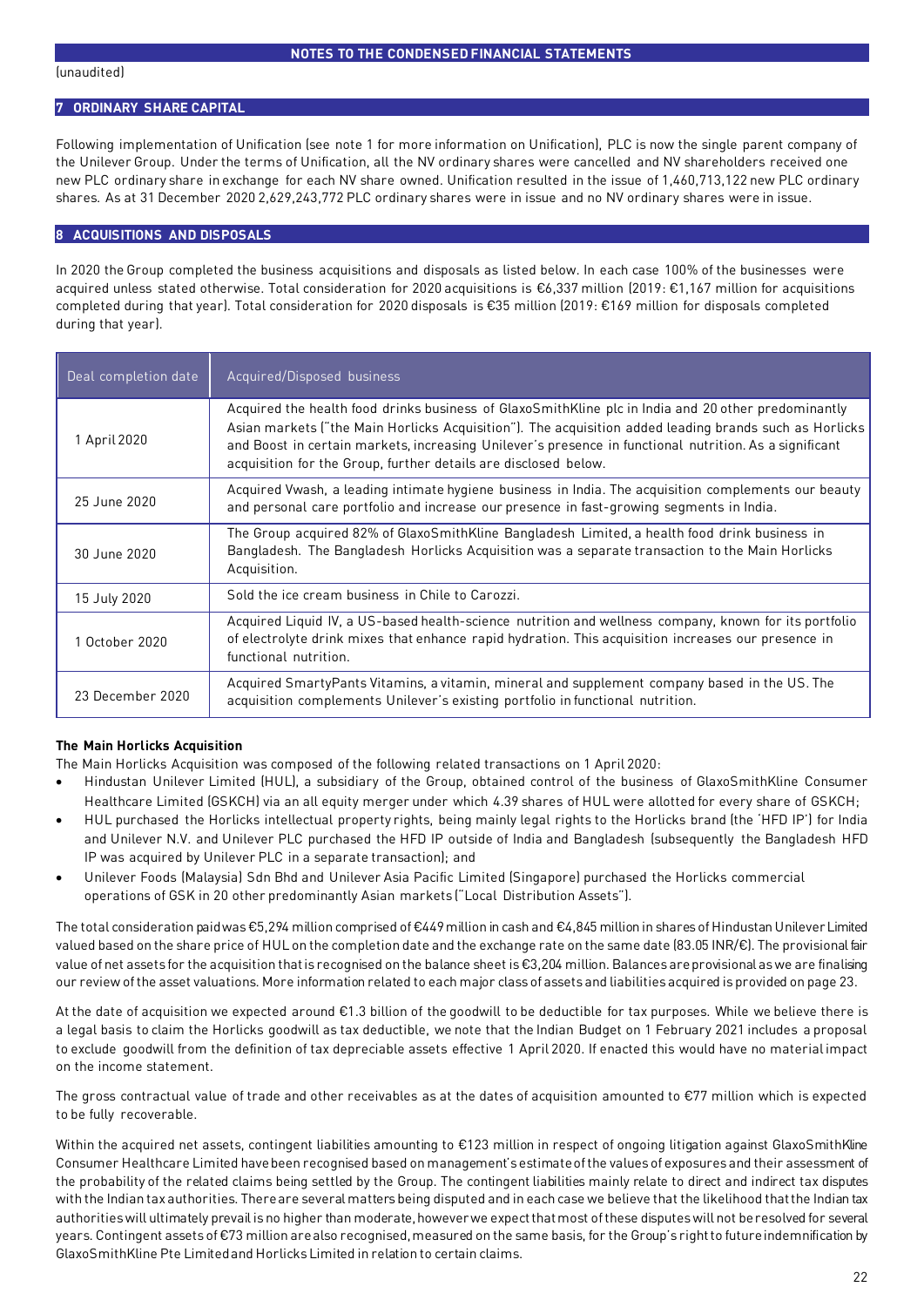### **8 ACQUISITIONS AND DISPOSALS** (continued)

### Impact of dilution of Group interest in Hindustan Unilever Limited

The acquisition of GSKCH by HUL was settled through the issue of 184.6 million new shares of Hindustan Unilever Limited and so resulted in dilution of Unilever's interest in Hindustan Unilever Limited from 67.2% to 61.9%. The table below shows the impact of the decrease in shareholding on the equity attributable to shareholders of the Group.

|                                                                          | $\epsilon$ million |
|--------------------------------------------------------------------------|--------------------|
| 67.2% share of HUL's net assets acquired before acquisition of GSKCH     | 718                |
| 61.9% share of HUL's net assets acquired after acquisition of GSKCH      | 661                |
| Loss recognised in equity due to dilution                                | (57)               |
| Gain arising from proportionate share of GSKCH's net assets acquired     | 3,001              |
| Net gain arising from the Main Horlicks Acquisition recognized in equity | 2,944              |

Acquisition-related costs of €42 million have been recorded within non-underlying items in the consolidated income statement for 2020 (2019: €12 million). Total costs relating to the issuance of shares amounting to €5 million have been recognised against equity by Hindustan Unilever Limited.

The Main Horlicks Acquisition contributed €415 million to Group turnover and €119 million to Group operating profit since the acquisition date. If the acquisition had taken place at the beginning of the year, Group turnover would have been €50,867 million and Group operating profit would have been €8,342 million.

### **Impact of all acquisitions**

The overall impact of the Main Horlicks Acquisition and the other acquisitions on the consolidated income statement and consolidated balance sheet is as follows:

### Effect on consolidated income statement

The acquisition deals completed in 2020 have contributed €476 million to Group revenue and €124 million to Group operating profit since the relevant acquisition dates. If the acquisition deals completed in 2020 had all taken place at the beginning of the year, Group revenue would have been €51,116 million and Group operating profit would have been €8,371 million.

### Effect on consolidated balance sheet

The following table summarises the consideration and net assets acquired for the Group's Main Horlicks Acquisition and other acquisitions. The fair values currently used for opening balances of all acquisitions made in 2020 are provisional. Balances remain provisional due to missing relevant information about facts and circumstances that existed as of the acquisition date and where valuation or review work is still ongoing.

|                                               | Main Horlicks<br>Acquisition | Other<br>acquisitions | Total<br>2020      |
|-----------------------------------------------|------------------------------|-----------------------|--------------------|
|                                               | $\epsilon$ million           | $\epsilon$ million    | $\epsilon$ million |
| Intangible assets                             | 3,345                        | 737                   | 4,082              |
| Other non-current assets                      | 249                          | 35                    | 284                |
| Trade and other receivables                   | 77                           | 26                    | 103                |
| Other current assets <sup>[a]</sup>           | 560                          | 95                    | 655                |
| Non-current liabilities <sup>(b)</sup>        | (905)                        | (202)                 | (1, 107)           |
| Current liabilities                           | (122)                        | (38)                  | (160)              |
| Net assets acquired                           | 3,204                        | 653                   | 3,857              |
| Non-controlling interest                      |                              | (27)                  | (27)               |
| Goodwill                                      | 2,090                        | 417                   | 2,507              |
| Exchange rate gain/(loss) on cash flow hedges |                              |                       |                    |
| Total consideration                           | 5,294                        | 1,043                 | 6,337              |
| Of which:                                     |                              |                       |                    |
| Consideration paid                            | 5,294                        | 1,019                 | 6,313              |
| Deferred consideration                        |                              | 24                    | 24                 |

(a) Other current assets include financial assets of €463 million and cash of €36 millionrelated to the Main Horlicks Acquisition.

(b) Non-current liabilities include deferred tax of €746 million related to the Main Horlicks Acquisition.

No material contingent liabilities were acquired in the other acquisitions described above.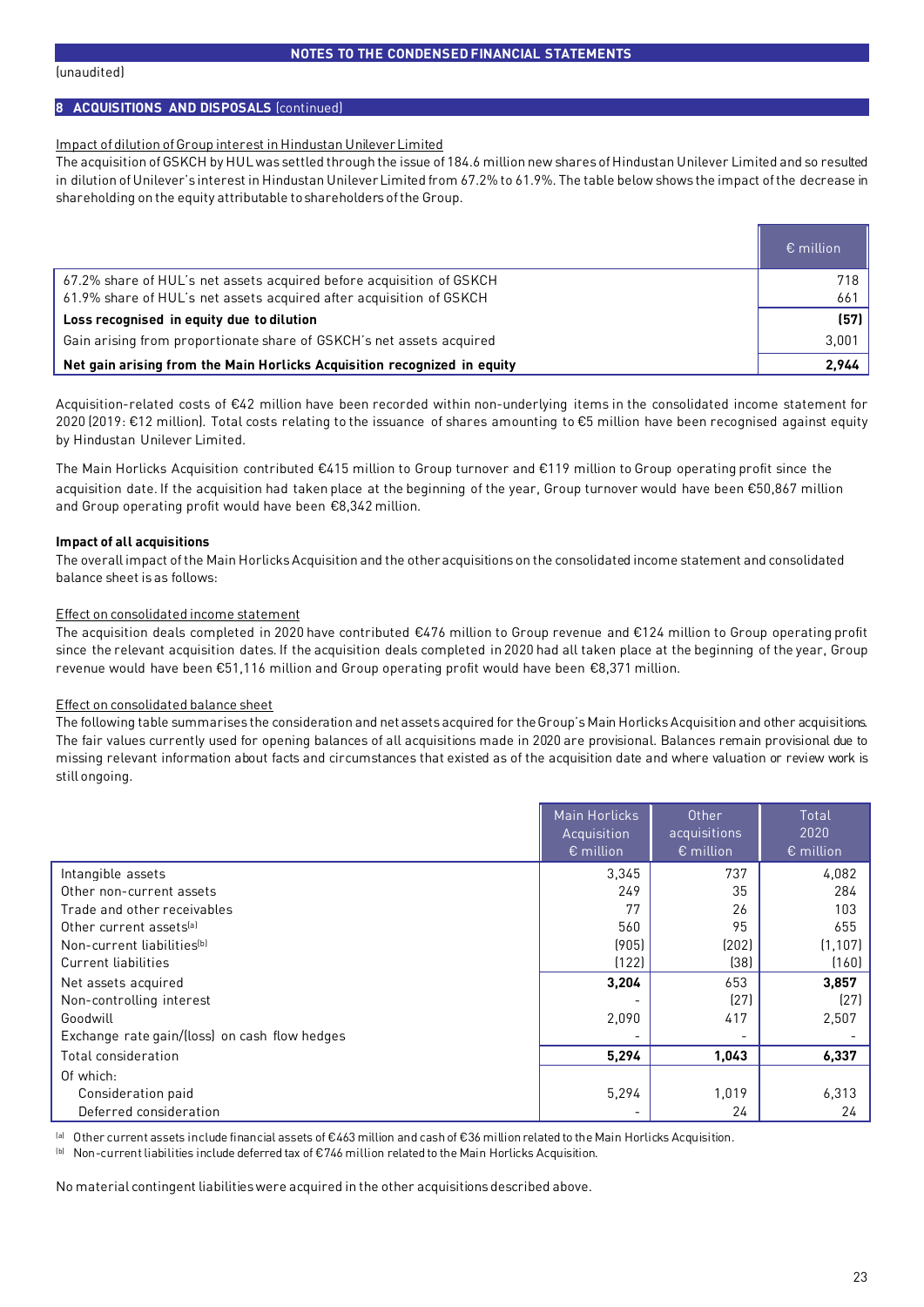### **9 FINANCIAL INSTRUMENTS**

The Group's Treasury function aims to protect the Group's financial investments, while maximising returns. The fair value of financial assets is the same as the carrying amount for 2020 and 2019. The Group's cash resources and other financial assets are shown below.

|                                                   |         | 31 December 2020         |       |         | 31 December 2019 |       |
|---------------------------------------------------|---------|--------------------------|-------|---------|------------------|-------|
| $\epsilon$ million                                | Current | Non-<br>current          | Total | Current | Non-<br>current  | Total |
| <b>Cash and cash equivalents</b>                  |         |                          |       |         |                  |       |
| Cash at bank and in hand                          | 2,764   | $\qquad \qquad -$        | 2,764 | 2,457   |                  | 2,457 |
| Short-term deposits[a]                            | 2,764   | $\overline{\phantom{a}}$ | 2,764 | 1,693   | -                | 1,693 |
| Other cash equivalents                            | 20      | $\overline{\phantom{a}}$ | 20    | 35      |                  | 35    |
|                                                   | 5,548   | $\blacksquare$           | 5,548 | 4,185   | -                | 4,185 |
|                                                   |         |                          |       |         |                  |       |
| Other financial assets                            |         |                          |       |         |                  |       |
| Financial assets at amortised cost <sup>(b)</sup> | 468     | 138                      | 606   | 578     | 220              | 798   |
| Financial assets at fair value through            |         |                          |       |         |                  |       |
| other comprehensive income <sup>[c]</sup>         | 9       | 361                      | 370   |         | 266              | 266   |
| Financial assets at fair value through            |         |                          |       |         |                  |       |
| profit or loss:                                   |         |                          |       |         |                  |       |
| Derivatives                                       | 59      | 21                       | 80    | 20      | 114              | 134   |
| Other <sup>[d]</sup>                              | 272     | 356                      | 628   | 309     | 274              | 583   |
|                                                   | 808     | 876                      | 1,684 | 907     | 874              | 1,781 |
| Total financial assets <sup>(e)</sup>             | 6,356   | 876                      | 7,232 | 5,092   | 874              | 5,966 |

(a) Short-term deposits typically have maturity of up to 3 months.

(b) Current financial assets at amortised cost include short term deposits with banks with maturities longer than three months excluding deposits which are part of a recognised cash management process and loans to joint venture entities. Non-current financial assets at amortised cost include judicial deposits of €101 million (2019: €136 million).

(c) Included within non-current financial assets at fair value through other comprehensive income are equity investments of €356 million (2019: €244 million).

(d) Included within current financial assets at fair value through profit or loss are highly liquid debt mutual funds. Included within non-current financial assets at fair value through profit or loss are assets in a trust to fund benefit obligations in the US, option over non-controlling interest in a subsidiary in Hong Kong and investments in a number of companies and financial institutions in North America, North Asia, South Asia and Europe.

 $\left($ <sup>e)</sup> Financial assets exclude trade and other current receivables.

The Group is exposed to the risks of changes in fair value of its financial assets and liabilities. The following tables summarise the fair values and carrying amounts of financial instruments and the fair value calculations by category.

| $\epsilon$ million                                                | Fair value                     |                              | Carrying amount                     |                                     |
|-------------------------------------------------------------------|--------------------------------|------------------------------|-------------------------------------|-------------------------------------|
|                                                                   | As at $31$<br>December<br>2020 | As at 31<br>December<br>2019 | <b>As at 31</b><br>December<br>2020 | <b>As at 31</b><br>December<br>2019 |
| <b>Financial assets</b>                                           |                                |                              |                                     |                                     |
| Cash and cash equivalents                                         | 5,548                          | 4,185                        | 5,548                               | 4,185                               |
| Financial assets at amortised cost                                | 606                            | 798                          | 606                                 | 798                                 |
| Financial assets at fair value through other comprehensive income | 370                            | 266                          | 370                                 | 266                                 |
| Financial assets at fair value through profit and loss:           |                                |                              |                                     |                                     |
| Derivatives                                                       | 80                             | 134                          | 80                                  | 134                                 |
| Other                                                             | 628                            | 583                          | 628                                 | 583                                 |
|                                                                   | 7,232                          | 5,966                        | 7,232                               | 5,966                               |
| <b>Financial liabilities</b>                                      |                                |                              |                                     |                                     |
| Bank loans and overdrafts                                         | (411)                          | (853)                        | (411)                               | (853)                               |
| Bonds and other loans                                             | (26, 936)                      | [26, 525]                    | (24, 585)                           | (25, 032)                           |
| Lease liabilities                                                 | (1, 771)                       | (1, 919)                     | (1, 771)                            | (1, 919)                            |
| Derivatives                                                       | (315)                          | (270)                        | (315)                               | (270)                               |
| Other financial liabilities                                       | (223)                          | (183)                        | (223)                               | (183)                               |
|                                                                   | (29, 656)                      | (29, 750)                    | (27, 305)                           | (28,257)                            |